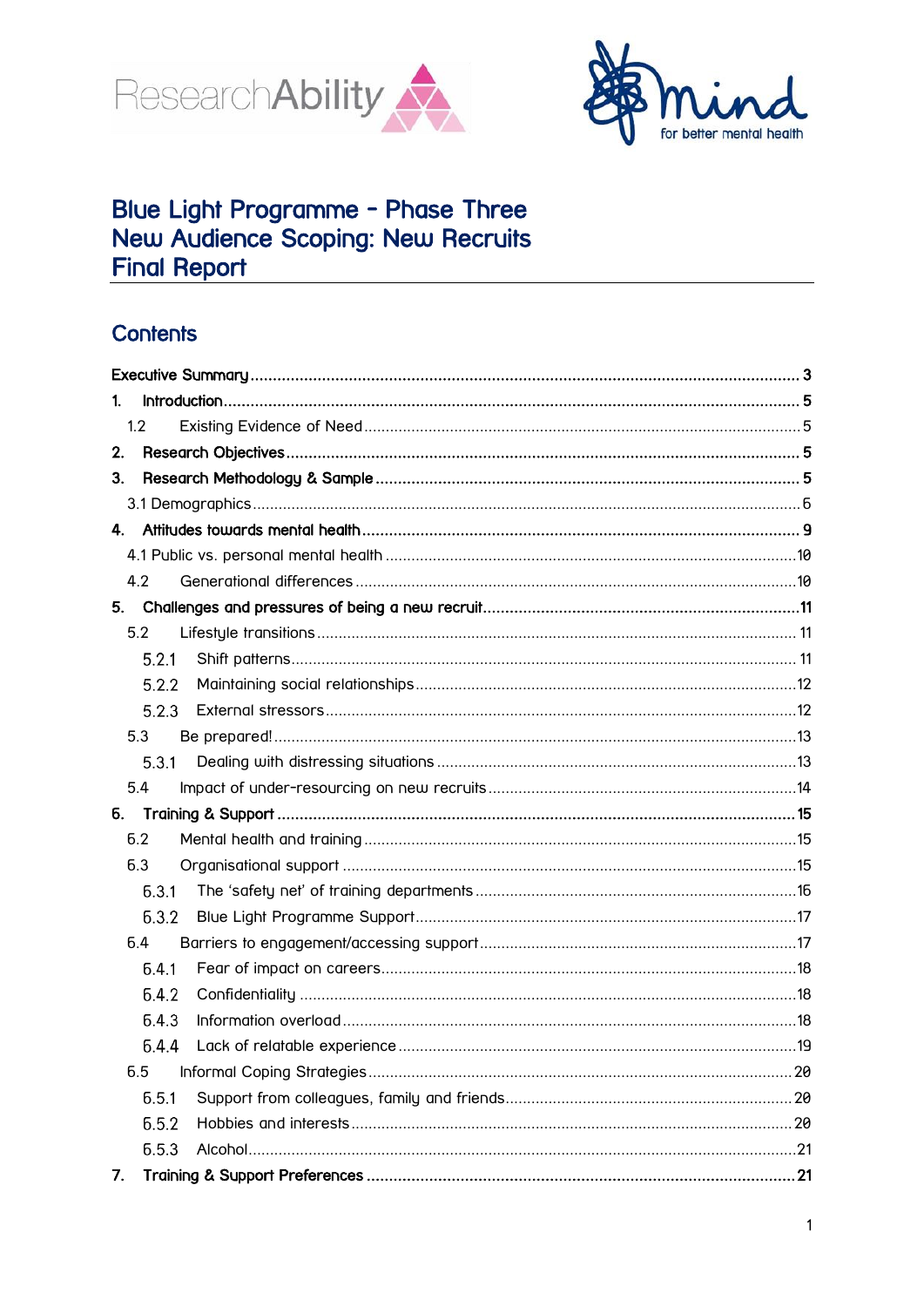



<span id="page-1-0"></span>

| 7.1 |       |                                                                                     |  |
|-----|-------|-------------------------------------------------------------------------------------|--|
| 7.2 |       |                                                                                     |  |
| 7.3 |       |                                                                                     |  |
| 8.  |       |                                                                                     |  |
| 8.2 |       |                                                                                     |  |
| 8.3 |       |                                                                                     |  |
| 8.4 |       |                                                                                     |  |
| 8.5 |       |                                                                                     |  |
|     | 8.5.1 | Engaging training departments and using opportunities to promote mandatory training |  |
|     | 8.5.2 |                                                                                     |  |
|     | 8.5.3 | Increasing awareness of the Blue Light Programme amongst new recruits26             |  |
|     |       |                                                                                     |  |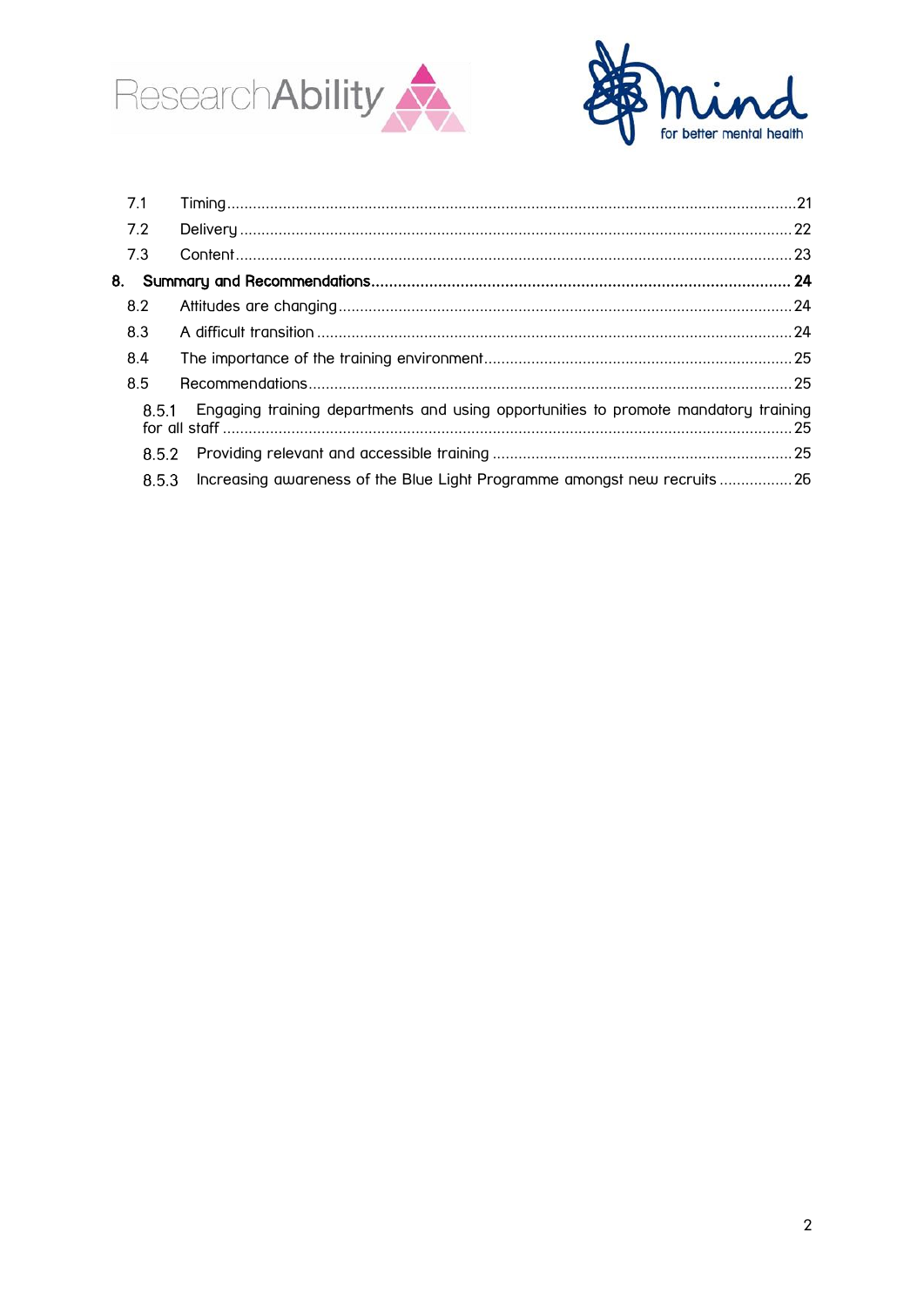



# Executive Summary

In Phase 3 of the Blue Light Programme, Mind are expanding our work to include additional 'at risk' groups, including new recruits, 999 call handlers, and A&E staff. Between May and September 2017, Mind conducted scoping research with new recruits and expert stakeholders from the police, fire, ambulance, and search and rescue services. This included focus groups, workshops, interviews and a teleconference with representatives from training departments. This research was carried out by Mind's Research and Evaluation Team and an external partner, ResearchAbility. It aims to inform the planning and development of a pilot service tailored specifically towards supporting the wellbeing of new recruits. Key findings and recommendations for service delivery are summarised below:

# Key Findings

- The first few years of a career in the emergency services are inherently stressful. New recruits are required to balance significant changes to their lifestyles with the pressure of exams, huge increases in responsibility and pressures to perform at the same level as their longer serving colleagues. New personnel often leave the training environment feeling unprepared for the practical realities of their roles and the emotional effects of the distressing incidents they are required to deal with. The training environment was highlighted as something of a 'safety net' where new recruits felt more able to seek support on wellbeing issues, however trainers would welcome more knowledge about mental health and ways to support students. The importance of the pastoral role of trainers and their ability to influence attitudes towards mental health through training was a key finding of this report.
- There is an increasing recognition within the emergency services of a need to support the wellbeing of blue light personnel which has led to a greater focus on mental health during training. New recruits in operational roles generally receive at least one input on wellbeing during their initial induction training which typically took the form of signposting towards support services. There is some indication that this is less consistent for staff in nonoperational support roles. Participants sometimes struggled to understand the relevance of training on mental health and wellbeing when they did not yet have operational experience to relate it to.
- New recruits across all four services, particularly those from the younger generations, demonstrated relatively high levels of self-awareness around mental health but were aware that stigma still exists within their organisations, particularly amongst longer serving personnel. Many claimed that they would be reluctant to disclose personal experiences of mental health at work because of fear of being judged by colleagues or it having a negative impact on their career. Broadly speaking, there was a sense that the newest members of the services were more likely to feel a sense of 'immunity' towards the stresses and challenges of the role and believed themselves to be less at risk from experiencing poor mental health.

# **Recommendations**

A key challenge of designing services to support the wellbeing of new recruits is navigating the diversity of training pathways that exist across emergency services to deliver support that is timely, relevant and accessible. The following actions are recommended as a result of the research findings;

 Engage senior stakeholders and bring together representatives from training departments and universities to share learning and best practice. This well help trainers to embed awareness of mental health into their existing training practices and promote buy-in to the delivery of new services.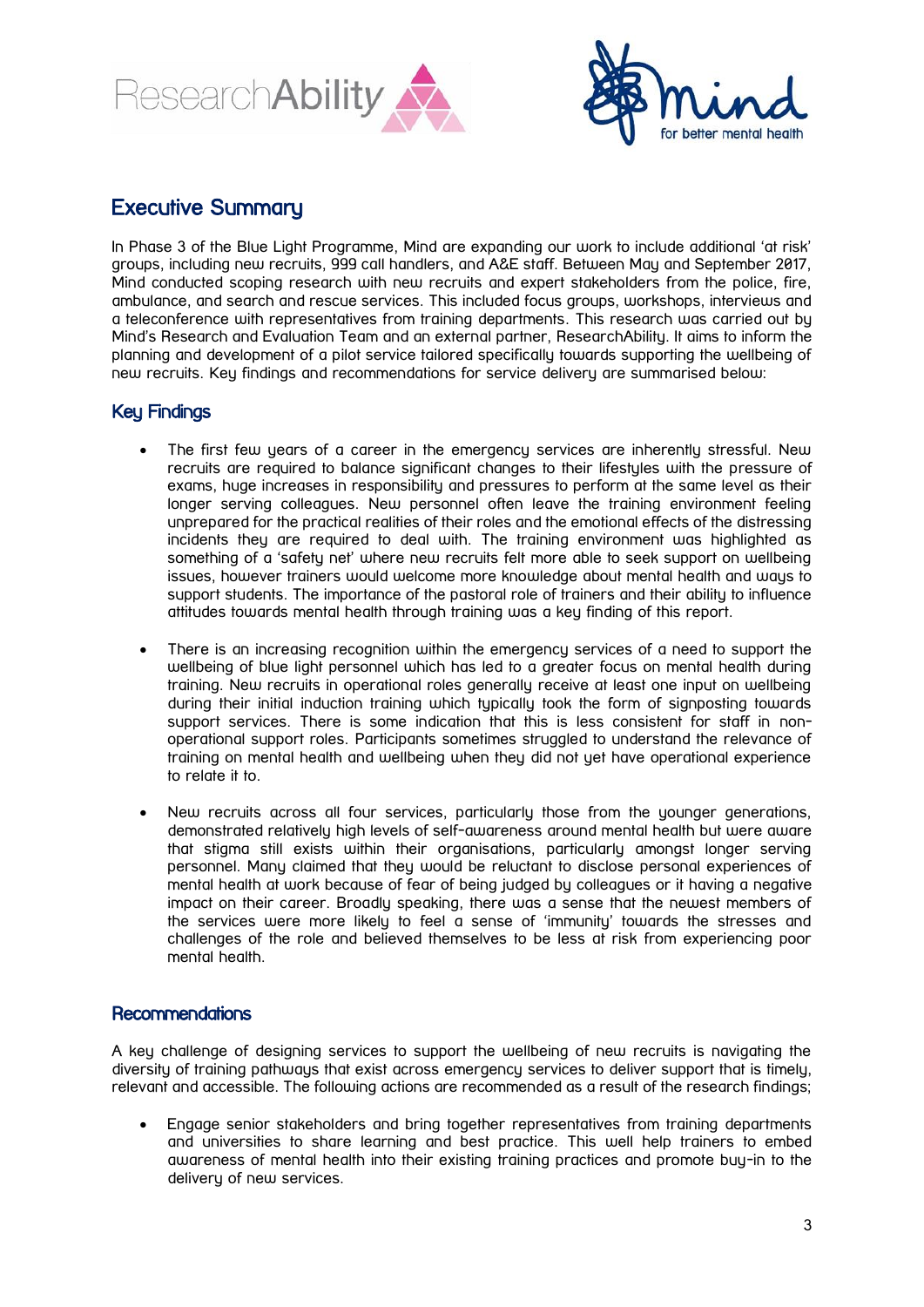



- Make use of opportunities to influence curriculum development and future developments in training to ensure that mental health is placed at the top of the agenda.
- Ensure provision of training and support is accessible to within existing organisational structures and is delivered at appropriate points which allow time for new recruits to gain operational experience
- Tailor content of training to ensure relevance to personnel with limited experience in the emergency services, for example general skills for coping with lifestyle transitions, stressful situations and challenging difficult behaviour. Consider ways that learning can be reflected upon and reinforced.
- Promote existing Blue Light Programme support using communications materials that reflect the specific roles and pressures of being a new recruit to make it feel relevant and engaging.
- Work with training departments to increase awareness of the Blue Light Programme amongst new personnel across all areas of the emergency services and encourage recruitment of student Blue Light Champions to provide peer support.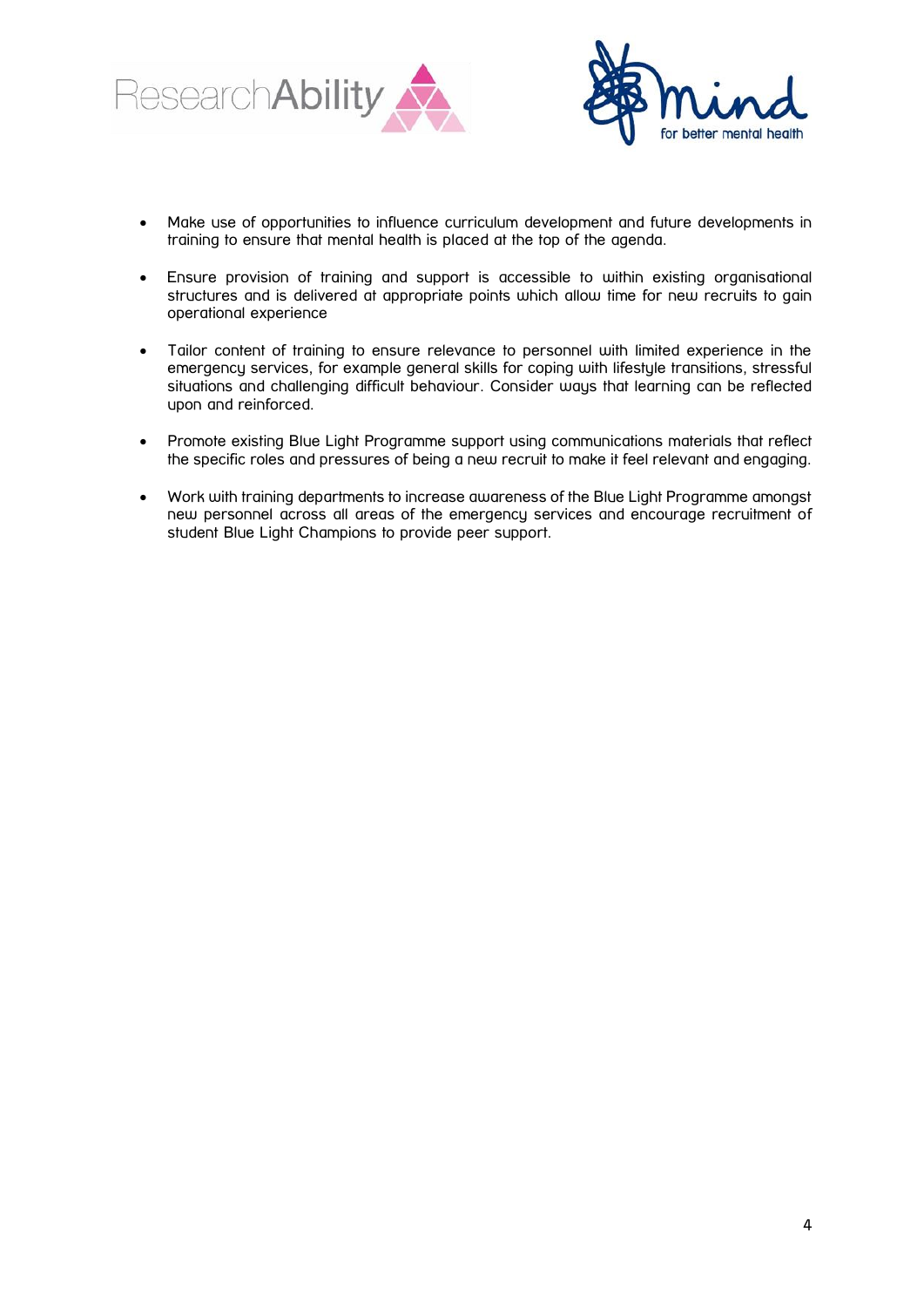



# <span id="page-4-0"></span>1. Introduction

Between March 2015 and March 2016, Mind delivered the first year of an ambitious programme to improve the mental health of emergency services 'blue light' staff and volunteers in England. Since the end of this funding, Mind has been delivering a number of legacy activities (Phase 2). These include setting up local networks to bring employers together to share good practice and jointly commission services. Phase 2 also included further testing of our resilience interventions.

In November 2016, the government provided a further £1.5 million to support the continued delivery of Mind's Blue Light Programme (Phase 3). This additional support allows Mind to continue delivery in England, extend the programme to Wales, and begin working with additional 'at risk' groups, including 999 call handlers, new recruits and A&E staff.

In order to inform the planning and development of a pilot service tailored specifically towards supporting the wellbeing of new recruits, Mind's Research & Evaluation team undertook a focused research project, with support from an external research organisation called ResearchAbility. This aimed to scope the challenges new recruits to the emergency services face, the existing support and training available in relation to mental health and wellbeing and their awareness/perceptions of this support. This report captures the key findings from this scoping research and highlights recommendations for the development of a tailored support intervention.

# <span id="page-4-1"></span>1.2 Existing Evidence of Need

New recruits into the emergency services face significant pressures as they transition into their roles. Previous research (Wild, 2016<sup>1</sup>) has shown that early intervention with trainee paramedics has potential to significantly reduce the incidence of mental health problems later in their career.

However, it is challenging to design effective support services for new recruits. Mind conducted a small pilot resilience intervention with student paramedics during Phase 1 of the Blue Light Programme which highlighted many of these challenges. Many of the participants found it difficult to relate to the course content due to their lack of workplace experience. Any new service needs to equip participants with coping skills that are appropriate to the pressures they will face in their future roles, whilst remaining relevant to the immediate issues pertinent to their experiences (e.g. exam pressure, financial insecurity, leaving home etc).

# <span id="page-4-2"></span>2. Research Objectives

-

The overall aims of the initial scoping research were as follows;

- To develop an awareness of the existing level of mental health knowledge amongst new recruits to the emergency services.
- To understand the extent to which the mental health and wellbeing of new recruits is supported within existing training pathways.
- To identify specific pressures and mental health needs of new recruits across all four emergency services.
- To highlight priorities for future service delivery.

# <span id="page-4-3"></span>3. Research Methodology & Sample

The research was undertaken using a qualitative methodology which consisted of the following;

 $1$  An evaluation of Mind's resilience intervention for emergency workers  $-$  Dr. Jennifer Wild, University of Oxford (7 May 2016) – This report makes reference to previous research conducted by Dr. Wild with trainee paramedics.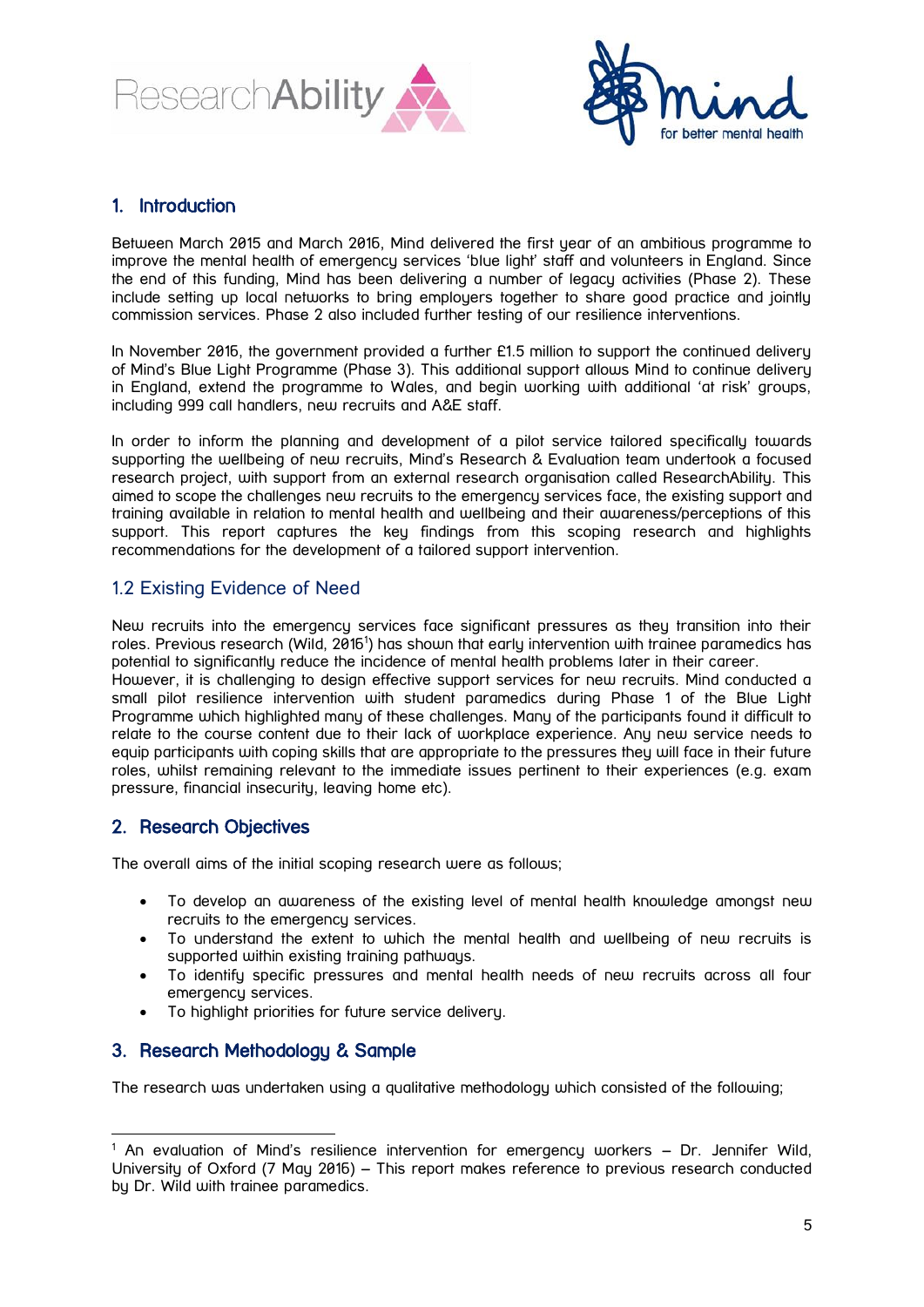



- Four service specific focus groups within the existing Blue Light Network areas (3 x police and 1 x fire) attended by personnel with less than three years of employment in the emergency services.
- Two service specific interactive workshops, one attended by new recruits to Merseyside Fire & Rescue Service and the other including national representation from new recruits across a number of Search & Rescue (SAR) services.
- Two service specific group interviews with personnel from the police and ambulance service.
- Four in-depth telephone interviews with personnel with less than three years of employment in the police and fire services.
- Eleven in-depth interviews (conducted on the telephone and face to face) with 'expert' stakeholders; including senior management, trainers and senior lecturers.
- A teleconference attended by representatives from training departments from five emergency service organisations (3 x police, 1 x fire, 1 x SAR).

The research was carried out in partnership with an external research organisation, ResearchAbility, who were commissioned by Mind to facilitate the four focus groups. All other aspects of the research, including planning, designing topic guides, fieldwork, and analysis were conducted in-house by Mind's Research and Evaluation team.

Participants were recruited using existing Blue Light contacts, local Minds, other stakeholders (e.g. employers, unions etc) and 'snowballing' from respondents. Social media advertising was also used to recruit for the workshops and group interviews.

# <span id="page-5-0"></span>3.1 Profile of Research Participants

For the purposes of this research, we have defined participants as 'new recruits' if they have up to three years' service within an emergency service organisation. The sample was selected in this way to allow for a reflective perspective on how training around mental health and wellbeing has equipped participants for their subsequent roles.

The research aimed to include a spread of participants across a range of roles (both operational and support staff) in all four emergency services. However, due to challenges in participant recruitment, some services and roles are underrepresented. This is outlined below but will also be highlighted throughout the key findings section of the report where relevant.

### Focus Groups:

In total, 26 Blue Light personnel attended the four focus groups, which were conducted in three of the four Blue Light Network areas (North East, Merseyside and London). The focus groups were service specific and consisted of three groups of police personnel and one group made up of seven fire service apprentices. Of the police focus groups, two were held at a conference for officers who had joined the police service through the Police Now Programme<sup>2</sup> and recruitment was self-selecting by way of a signup sheet on the day. A total of twelve police constables participated in these two focus groups, however two of these were mentors of student officers with around eight years of experience. The third police specific focus group was attended by seven police personnel. However, four of the seven did not fit the participant profile, having between ten and twenty-four years' service. The remaining three participants were all PCSOs.

Data from the participants with greater than three years' service has only been included where issues discussed relate directly to new recruits or issues specific to being new to the police service. It should be noted that these participants generated a substantial amount of data with regards to their experiences more broadly and the difficulties of working in the current climate. This data has

-

<sup>2</sup> [http://www.policenow.org.uk](http://www.policenow.org.uk/)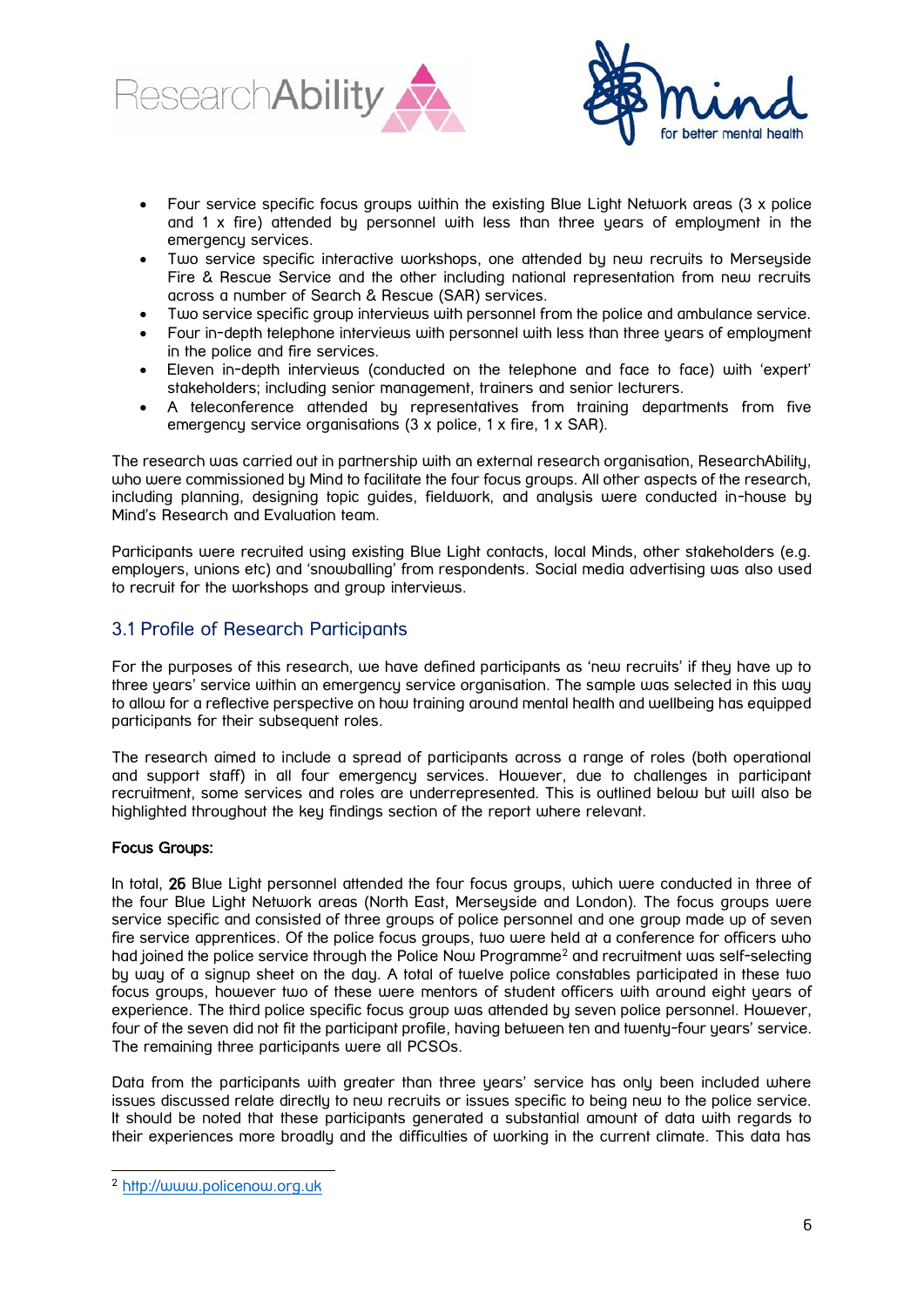



not been included in this report but it is acknowledged that the presence and contribution of longer serving staff may have influenced the responses and participation of those newer to their roles.

### Workshops and Group Interviews

Workshops were held with two groups of new recruits, one with participants from the fire service and one attended by representatives from SAR organisations from across England. Where it was not possible to run a workshop due to challenges in recruiting participants, a group interview was conducted based on the themes raised in the workshops. The service and job distribution amongst participants was as follows;

|                          | Ambulance | Fire | Police | <b>SAR</b> |
|--------------------------|-----------|------|--------|------------|
| <b>Operational Staff</b> |           |      |        |            |
| Support Staff            |           |      |        |            |
| <b>Volunteers</b>        |           |      |        |            |
| Total:                   |           |      |        |            |

Aside from one participant in the police group interview, all participants in the workshops and focus groups had under 3 years of experience in their roles.

### New Recruit Interviews

Four in-depth telephone interviews were conducted with new recruits, two from the police and two from the fire service. Both police participants were police constables. The two fire service participants both held support staff roles.

All interviews were informed by the same semi-structured discussion guide. These guides are designed to be dynamic and flexible. Researchers use them as a guide for discussions and will pursue interesting or relevant insights or topics as they emerge rather than sticking rigidly to predetermined questions.

### Expert Stakeholder Interviews

Fourteen expert stakeholders were engaged in the research, twelve of these through formal interviews and a further two through informal telephone discussions. The professional perspectives of stakeholders were important in providing an overarching view of the diverse support structures and training pathways available to new recruits and identifying some of the key challenges. These interviews were particularly important due to the difficulties encountered in recruiting personnel with less than three years of service in some areas.

Five stakeholders were included from the police, four from the fire service, three from the ambulance service and two from search & rescue. The breakdown of stakeholders included in the research and their roles is as follows;

| <b>Service</b> | Role                          |
|----------------|-------------------------------|
| Police         | Federation Representative     |
| Police         | Director of Policing Research |
| Police         | <b>Officer Safety Trainer</b> |
| Police         | Trainer                       |
| Fire           | <b>Chief Executive</b>        |
| Fire           | Head of HR                    |
| Fire           | Trainer: Control Room         |
| Fire           | Trainer: Control Room         |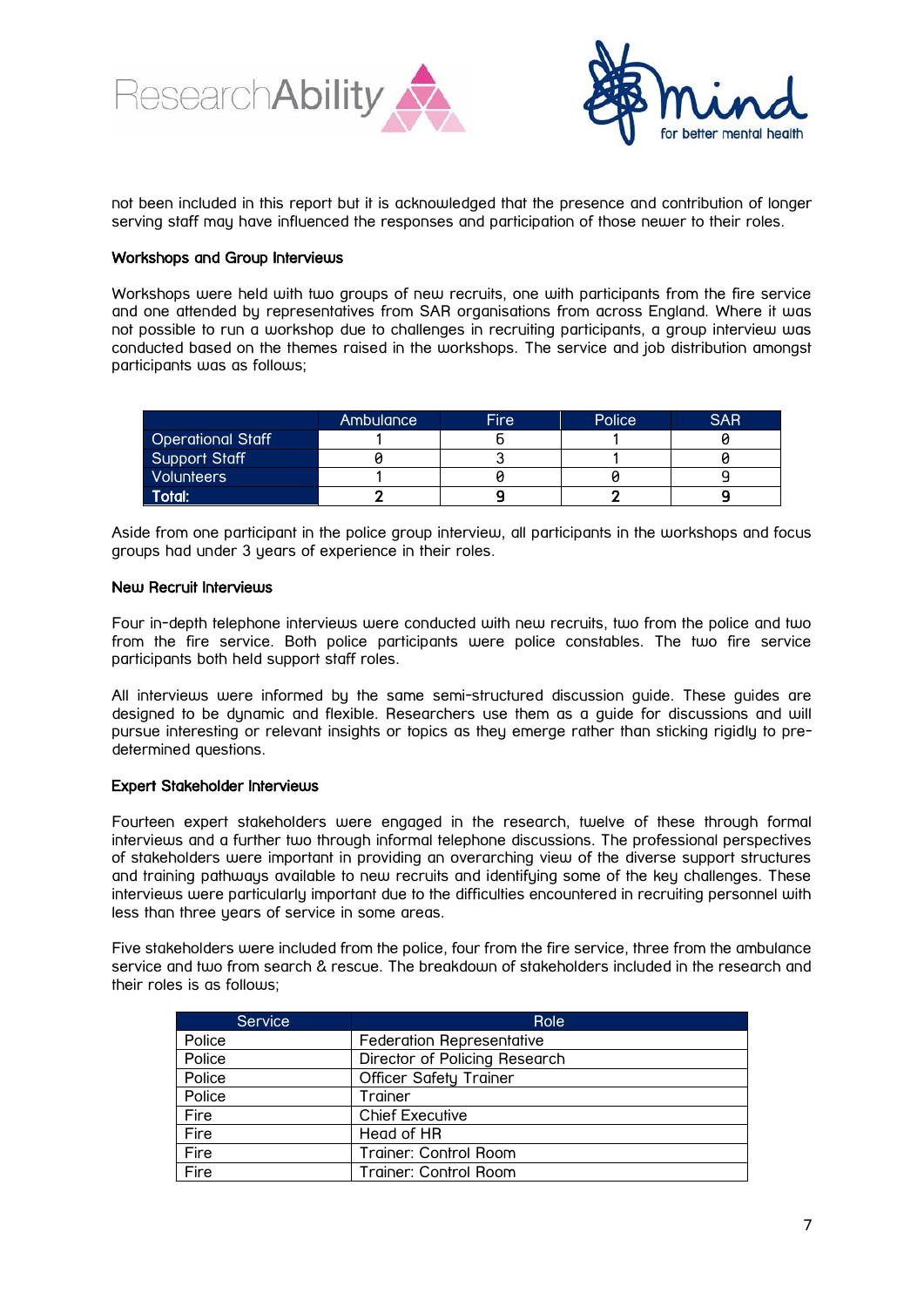



| Fire            | Trainer                                     |  |  |
|-----------------|---------------------------------------------|--|--|
| Ambulance       | Student Paramedic Lecturer                  |  |  |
| Ambulance       | Student Paramedic Lecturer                  |  |  |
| Ambulance       | Student Paramedic Lecturer                  |  |  |
| Search & Rescue | Technical Trainer - Coastguard              |  |  |
| Search & Rescue | Maritime Operations Controller - Coastguard |  |  |

### Trainer Teleconference

At the end of the fieldwork period, a teleconference was held with representatives from training departments of five organisations from across the police, fire and search and rescue services. Unfortunately it was not possible to recruit a representative from the ambulance service for the call. The purpose of the teleconference was to share some of the key insights and recommendations gleaned from the fieldwork and gain the perspectives of those responsible for delivering training to new joiners as to their relevance and feasibility within their organisations.

Three trainers from the police attended the teleconference, two from the fire service (both working within the same organisation) and one representative from the Coastguard. Two of the participants had previously taken part in a 1:1 interview as part of the research.

### Overall Sample

Based on the above, the overall sample of participants that has informed this research is outlined below:

|                          | Ambulance | Fire | Police   | <b>SAR</b> |
|--------------------------|-----------|------|----------|------------|
| <b>Operational Staff</b> |           |      | 14 (11*) |            |
| Support Staff            |           |      | $(3^*$   |            |
| Volunteers               |           |      |          |            |
| <b>Stakeholders</b>      |           |      |          |            |
| Total:                   |           | 22   | 25       |            |

\* = number of participants with less than three years' service

It is noted that there is a clear underrepresentation of participants from the ambulance service. This was predominantly due to logistical difficulties in recruitment brought about by time constraints and the scheduling of the fieldwork period during the university summer break and first weeks of the new term. Support staff and volunteer roles across all four of the services are also underrepresented in the research sample.

It is acknowledged that due to the diversity of roles across the services, organisational differences and limited sample size it is not possible to generalise the research findings across all personnel in all four emergency services. However, the research has been sufficient to gain understanding of some of the key challenges facing new personnel within the emergency services and generate recommendations based on the emerging themes of the research.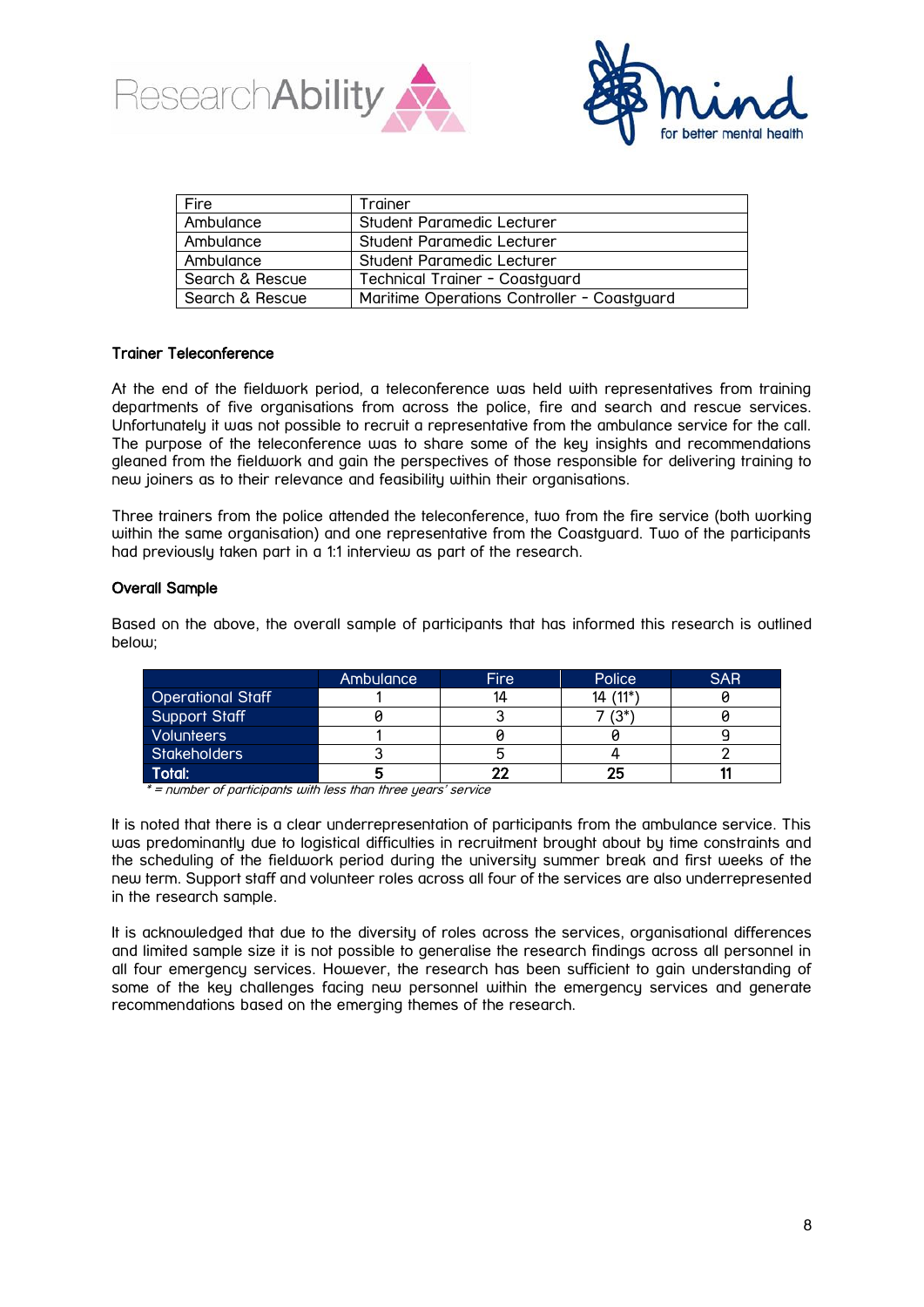



# Key Findings

# <span id="page-8-0"></span>4. Attitudes towards mental health

There was general agreement amongst participants from both the new recruit and stakeholder sample that levels of stigma around mental health have decreased in recent years and that there has been a substantial degree of organisational change in the way that mental health is talked about and supported within the emergency services. Broadly speaking, it was felt that the range and diversity of mental health conditions is now more widely understood and accepted by society than in the past. This change in attitude was felt to have been helped by recent publicity and media campaigning:

"I would say now it's more talked about. I think people are more comfortable, and that's to do with the publicity, the PR that's been in the general media, I think. There is that, it's okay not to be okay hash tag. I think that's quite common now, and people are more receptive to people not being okay. I think gone are those days of, 'Man up and get on with it.' I think gone are the days of it being seen as a weakness. I think it's starting to be seen now as a bit of a strength if you can talk about things that bother you." – Stakeholder (Fire)

Participants reflected that positive changes in attitudes towards mental health in their organisations have largely been driven by senior management. Stakeholders were keen to highlight the work that they have done to tackle stigma within their organisations:

"We've done… a very solid programme of really attacking mental health stigma issues. There's been conferences. There's been lots of debate. We've had people doing internal videos where they've been very open. I said, you know, very openly, I've had a period of depression about three years ago. The guys are saying, actually, I've never been in an organisation where there's been such an open conversation about mental health so in that sense we've already done a tonne of work" – Stakeholder (Fire)

However, one downside of this top down approach was highlighted by a Search & Rescue volunteer who felt that knowledge and provisions for supporting mental health in their organisation had decreased as a result of a recent change in senior management.

Those new to the emergency services were generally able to see the positive effects of efforts made to improve attitudes towards mental health. Nevertheless, in spite of this, it was felt that a sense of stigma does still exist across the emergency services, which is particularly borne out through a tendency towards self-stigmatisation.

"There is a great level of support for people, and there's a great level of openness, and a great level of honesty about how people are built. Whether individuals choose to buy into that is obviously another kettle of fish, but certainly from what I've seen, the leadership in the police has moved towards supporting its staff and trying to get staff to take better care of their mental wellbeing." – New Recruit (Police)

It was suggested that despite organisational efforts to encourage conversations around mental health and increase awareness of support, many, especially those new to the service, would not feel comfortable disclosing or seeking help for a mental health problem. This sense of stigma was felt to be reinforced by what was a described as a 'masculine culture', particularly within the police and fire services.

"In the police, it's a bit masculine and emotions are seen as something of a weakness" – New Recruit (Police)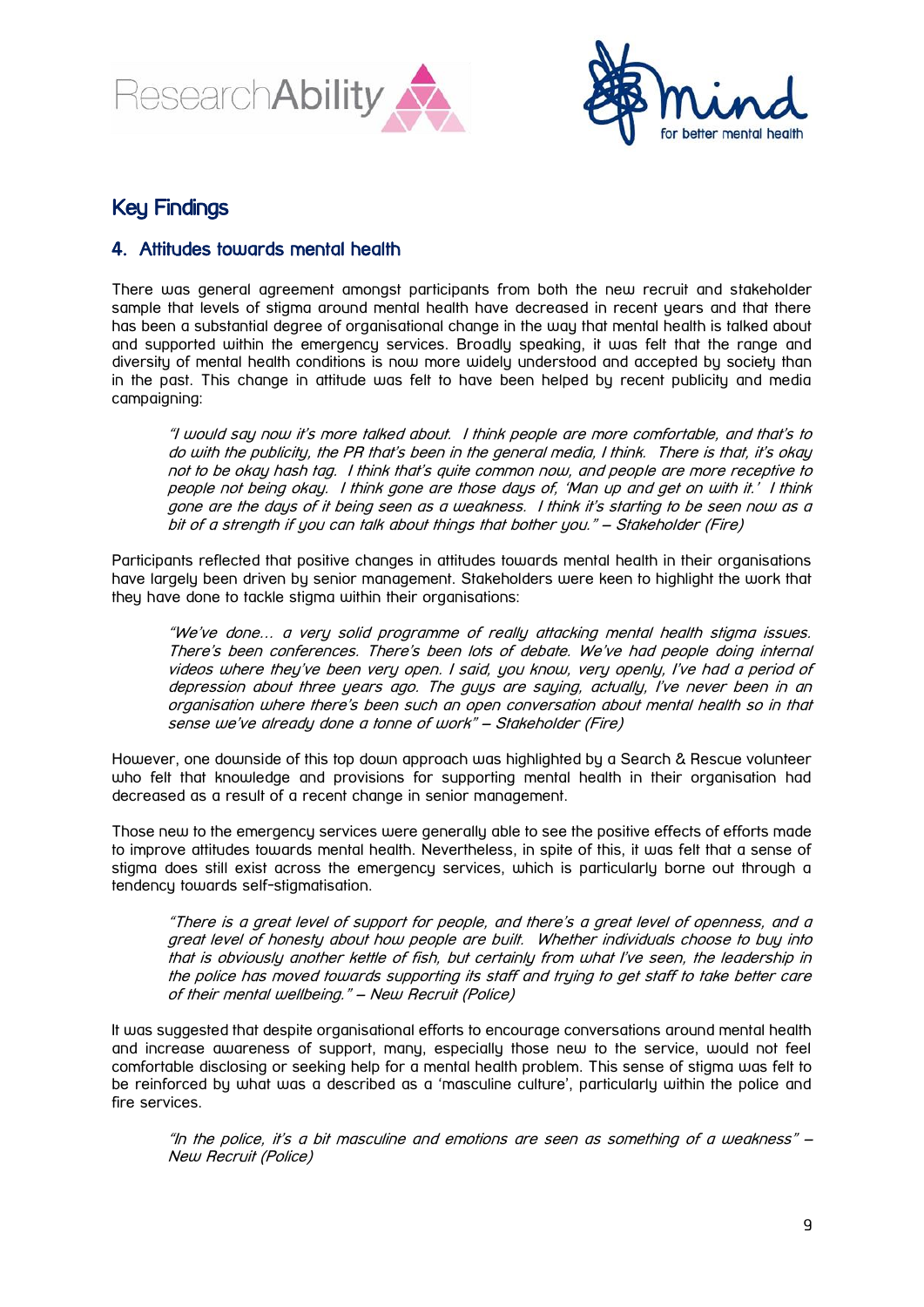



Participants within volunteer search and rescue organisations felt that this was less of an issue within their service. They reflected upon the cultural differences between themselves and the other emergency services, of which some of those in attendance had previous experience. Generally, SAR volunteers described an environment where there was less of the 'bravado' that they felt characterised the other services (particularly the police). They also felt that attitudes towards mental health within SAR were generally more open, possibly because of their status as volunteers which made them less worried about the impact of disclosing a mental health problem on their careers.

One group of new recruits to the fire service felt that there are still negative connotations associated with mental health and that mental health is viewed differently to physical health. The group agreed that 'it shouldn't be like that' but it is.

# <span id="page-9-0"></span>4.1 Public vs. personal mental health

The majority of participants who took part in the scoping research demonstrated an awareness of the broad spectrum on which mental health exists and articulated the idea that 'everyone struggles at some time'. Nevertheless, part of the self-stigmatising behaviour highlighted above was felt to occur as a result of regular exposure to individuals in mental health crisis as part of their roles. Operational staff, particularly those in the police and ambulance service described how dealing with people experiencing severe mental health problems made it difficult for them to acknowledge issues affecting their own wellbeing. In one focus group with new recruits to the police service, participants spoke of the invalidating effect of comparing their own struggles with those of the public that they serve – 'you might be struggling, but you're not there yet.' As has been observed in previous Blue Light scoping research, this leads to a reluctance amongst emergency services personnel to seek help for a mental health problem.

Whilst attitudes towards mental health across all four services were generally sympathetic, there still appears to be a firm division between the perception of mental health at a personal level and how it relates to the *'people on the street in crisis*.' This is reflected in training that focuses predominantly on supporting the mental health of the public and does little to conflate this with personal wellbeing.

# <span id="page-9-1"></span>4.2 Generational differences

Many participants perceived a generational difference in relation to knowledge and understanding around mental health. Broadly speaking, older generations were felt to have less awareness and be less open to discussing mental health problems than younger people entering the services. This was felt to be a reflection of a change in culture and attitudes towards mental health more generally.

"I think personally speaking, I think because of the school environment, my friend goes to university and they have a lot of counsellors and things like that. When I went there was nothing, so I think and this is my personal opinion, I think the younger generation are more open, because they've grown up with it…" – Stakeholder (Fire)

One focus group participant, in their first year of their career with the police, described being able to see signs of mental ill health in their older colleagues who had been in the police for a long time. Despite being '*almost at crisis point'*, these officers were described as being unable to acknowledge or seek help for their problems. This prompted the younger officer to visit the GP and seek help for his depression, stating '*I want to stay in the job, but I don't want to be like them'*, a statement that was met with general agreement from across the group.

Whilst this demonstrates potentially greater levels of self-awareness amongst younger people starting their careers in the emergency services it highlights a generational divide which may perpetuate the continued existence of stigma around mental health in the Blue Light services. Nevertheless, in spite of the above, participants who self-selected to take part in workshops (e.g.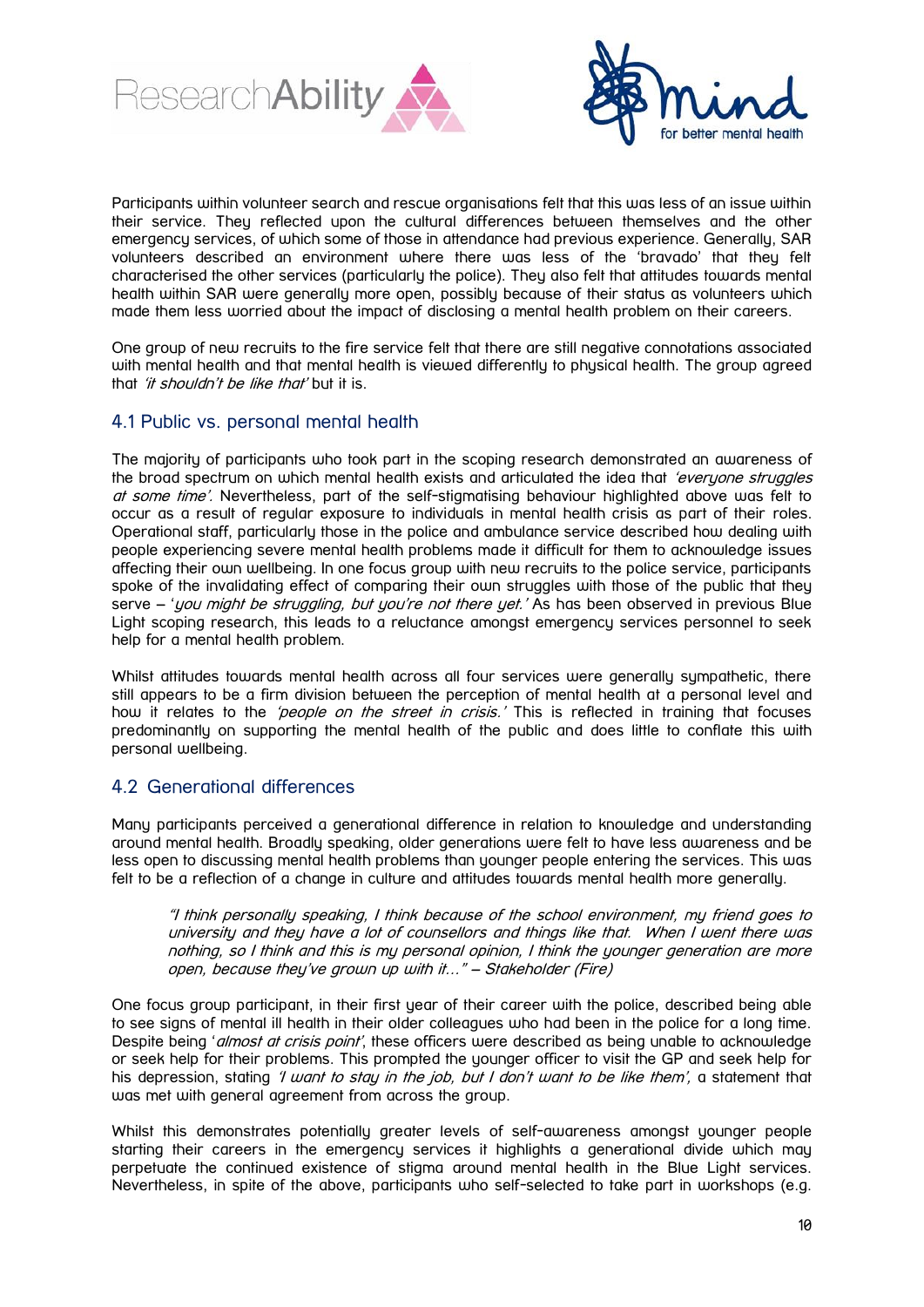



those who were not put forward to attend by their organisations) and focus groups were typically older individuals who were starting their careers in the emergency services following periods of employment in other areas. This may be because of the timing of the fieldwork during the summer break for many students, or intensive training timetables and under resourced services not allowing for abstractions. It may also be because of the attitude of 'immunity' to mental illness which will be discussed in section 6.4.4.

There are a number of reasons that this may be the case, some of which will be discussed later in the report, however it is clear that there is an appetite amongst at least some members of the older generation to work towards closing the gap in relation to mental health awareness.

# <span id="page-10-0"></span>5. Challenges and pressures of being a new recruit

Findings from previous research conducted by Mind's Blue Light Programme into the mental health of emergency services personnel has typically highlighted a greater level of stress associated with pressures originating from organisational issues such as under resourcing and pressures to hit targets than as a result of the role itself. This appears to be replicated to some extent for those at the very early stages of their careers. However, as these personnel have generally had less prolonged exposure to these systemic organisational pressures they were raised less frequently as key challenges affecting the wellbeing of new recruits.

It should be noted that, generally speaking, the experiences of those in training or new to the emergency services whose views have been included as part of this research were largely positive. There were however a range of specific challenges identified that had the potential to impact upon wellbeing, especially if not adequately supported.

# <span id="page-10-1"></span>5.2 Lifestyle transitions

One of the key challenges highlighted by both new recruits and stakeholders was adapting to the differences in lifestyle associated with working for the emergency services. This was pertinent not only for younger personnel who may be leaving home for the first time but also for those who had previously worked in an office environment or were balancing their careers with family lives. There were two main aspects of this change in lifestyle that were felt to present the greatest challenge to wellbeing.

#### <span id="page-10-2"></span> $5.2.1$ Shift patterns

Many of the participants who contributed their views to this research felt that adapting to working a shift pattern presented one of the greatest challenges in the early stages of their careers.

"Doing shifts is difficult, you're tired all the time and what's required of you is quite incredible. You're expected to be high functioning at four o' clock in the morning when you haven't slept." New Recruit (Police)

Participants reflected that there was little during their initial training to prepare them for the effects of shift work, with stakeholders from the fire service and coastguard claiming that new personnel working within the control room are sometimes not even aware when they join that the role requires them to work night shifts. Adapting, physically and mentally, to working long shifts is something that requires time to adjust to, however this is not always possible within the high pressure environment of the role.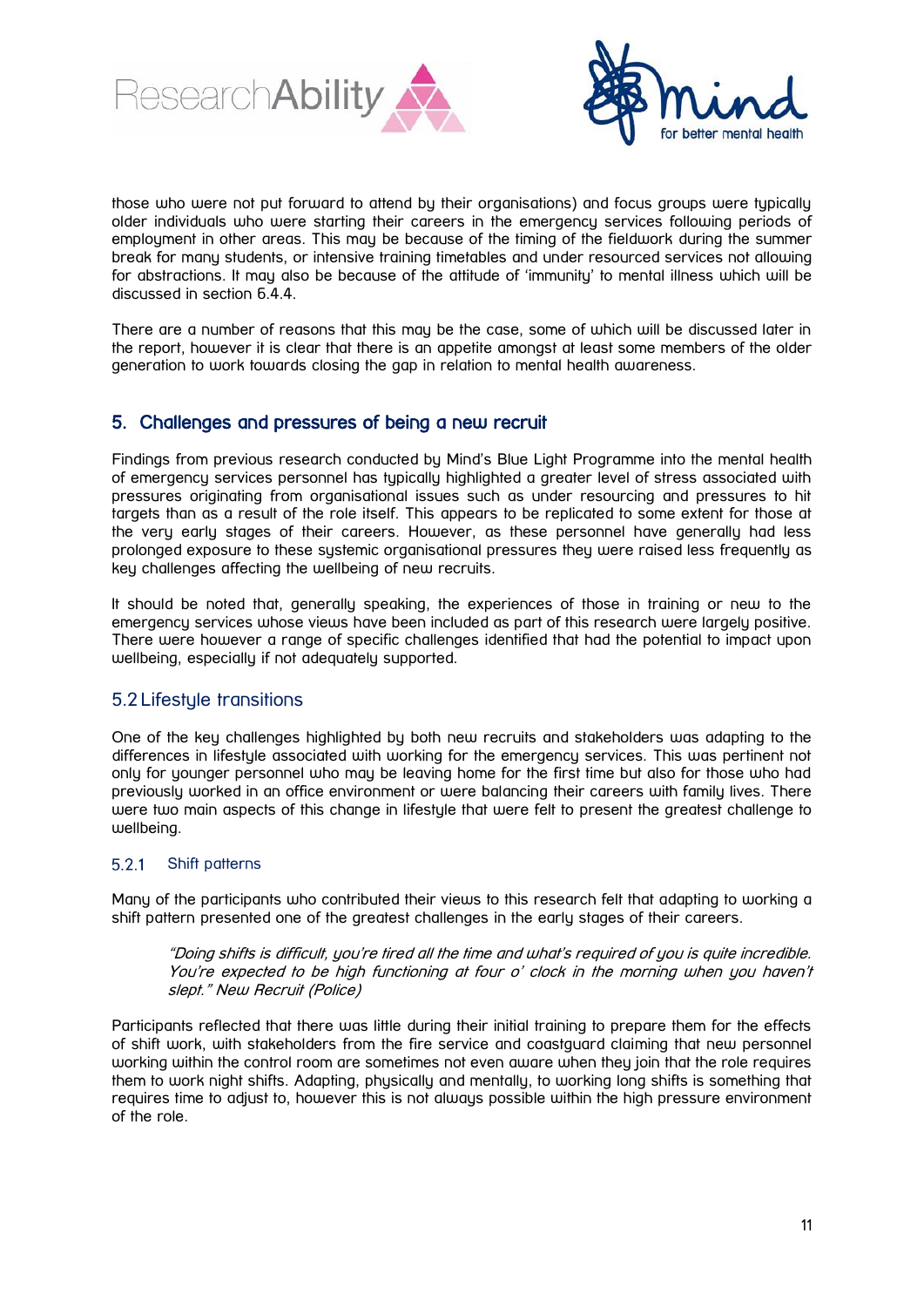



"It's not uncommon by any means to end up doing a fourteen hour shift and be back in the next day. You can do four or five night shifts, and you're not going to be used to that" – Stakeholder (Ambulance)

#### <span id="page-11-0"></span>Maintaining social relationships  $5.2.2$

Linked to the above, participants highlighted the potentially detrimental effects of working long hours and shift patterns on relationships with family and friends. In one focus group, participants from the police talked of being so tired on their days off that some days they 'just can't get off the sofa'. This means it is difficult to maintain a social life, something that is exacerbated by shift patterns which mean that often they are not able to attend events or maintain hobbies.

The importance of maintaining social relationships outside of work is generally highlighted during training, but there is a perception that what is taught does not always match up with the rigorous training programmes and expectations placed upon new recruits in their roles. This was particularly pertinent where training is conducted in a relatively intensive environment, such as on the Police Now graduate programme:

"You get told: Take time to get to know people from other forces, and build those networks. Socialising is important. And by the way, you have an exam tomorrow, and the next day. But take time to socialise!" – New Recruit (Police)

One new recruit to the police service felt that understanding and accepting the limitations that the role places on social lives is key to maintaining wellbeing, but that is often not the case for new officers.

"One of the things I've really observed is just how people try to maintain the social life that they had before they joined the job. The reality is the job doesn't permit it. You just don't have the time, you don't have the flexibility, you don't have the energy to keep up with that, and I think the people I've seen struggling most are the ones who are trying to maintain the lifestyle that they had before, and the two just aren't compatible." – New Recruit (Police)

Another challenge to relationships brought about as result of starting a new career in the emergency services can be a disjuncture between lifestyles of new recruits and their peers outside of the services. Many new recruits begin their training immediately after leaving school and their experiences can be very different to that of their friends.

"It's a classic that you come home and your mate will say, 'Well, how was your day?' and you think, 'You've got no idea.' You don't really know where to start and you don't really know what to say and probably because the worst thing that might have happened to them today was there wasn't any sugar in Starbucks and you might have seen, you know, a child die or something horrendous." – Stakeholder (Ambulance)

This can have an isolating effect and highlights the importance of factoring in time during training to build relationships with peers and discuss shared experiences.

### <span id="page-11-1"></span>5.2.3 External stressors

Transitioning to a career in the emergency services is clearly challenging. Particularly for operational staff, the training and initial probation periods can be particularly intensive, with a requirement to bond with peers, absorb vast amounts of information and perform well in exams. This can make it difficult to cope with any additional pressures arising externally.

"If someone has something happen in their personal life, because they're operating at such a high level anyway, it can be enough to make things quite difficult for them. Equally, although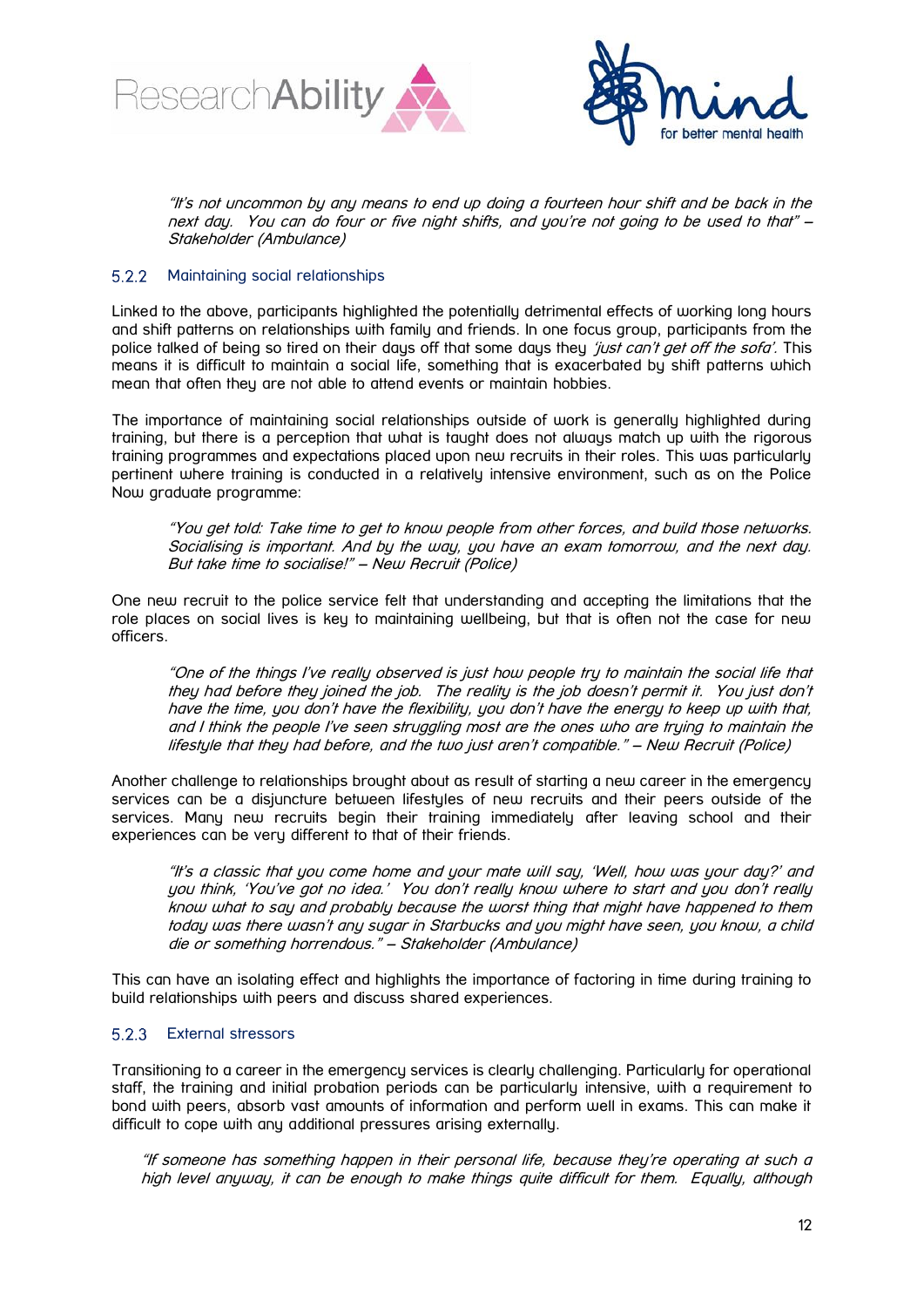



we deal with quite difficult things day in, day out, the second a very difficult thing comes along at work, it can be enough to make people's lives very miserable, because the glass is almost full all the time, so it doesn't take much to make it spill over, if that makes sense?" – New Recruit (Police)

One stakeholder described a recent case where a trainee police officer suffered a family bereavement during the latter stages of their six-month training period:

"She's now worrying about the impact of that now of how long she's going to be off, what she's going to miss. You know, she's got more important things to worry about as well, hasn't she, at the minute?" – Stakeholder (Police)

This case highlights the way in which external pressures can affect the wellbeing of new recruits and the importance of providing support structures and training programmes that allow for flexibility for individual circumstances. As one stakeholder for the fire service noted; 'just because you're in training, it doesn't mean that everything is hunky dory'.

# <span id="page-12-0"></span>5.3 Be prepared!

Stakeholders who took part in this research described a wide range of training programmes designed to equip new recruits with the skills needed to carry out their roles effectively. However, despite this, the majority of participants in both operational and support roles described feeling unprepared at the end of their training in a number of areas. This was most notable for support staff and volunteers, who typically received less formal training and were expected to learn 'on the job' and in programmes/organisations where the training period was particularly condensed or intensive, e.g. Police Now.

Early career police officers in one focus group described holding an expectation that training would prepare them to know exactly what to do. At the end of the training period they still felt like they did not know what they were doing but felt under pressure to present an attitude of confidence. Another participant, who had been in the PCSO role for only two weeks following a six week period of training described feeling like they were *'winging it'* but was conscious of a need to look professional, especially when out in public.

#### <span id="page-12-1"></span> $5.3.1$ Dealing with distressing situations

New recruits across all four of the emergency services described dealing with distressing situations as one of the most challenging aspects of their roles, and one that they felt that the training they received was not able to prepare them for the reality of.

"You can get taught all of the legislation and all of the techniques in the world to get on scene and to and deal with it in a professional and legal and effective way, but the reality is nothing can prepare you for how your body and your mind are going to respond in that situation." New Recruit (Police)

The first 'big job' was highlighted as an important milestone for new recruits in operational roles. In some cases this could come very early on in their career, as was the case for one London based new recruit who had been involved in policing recent major events in the capital. For others, particularly those in the fire service and SAR where major incidents are less common, the anticipation of dealing with a major incident constituted a source of anxiety in its own right. Volunteer search technicians taking part in the SAR workshop described the 'hunger' for and apprehension about their 'first find', despite being warned during training that they may have to wait years before discovering anything.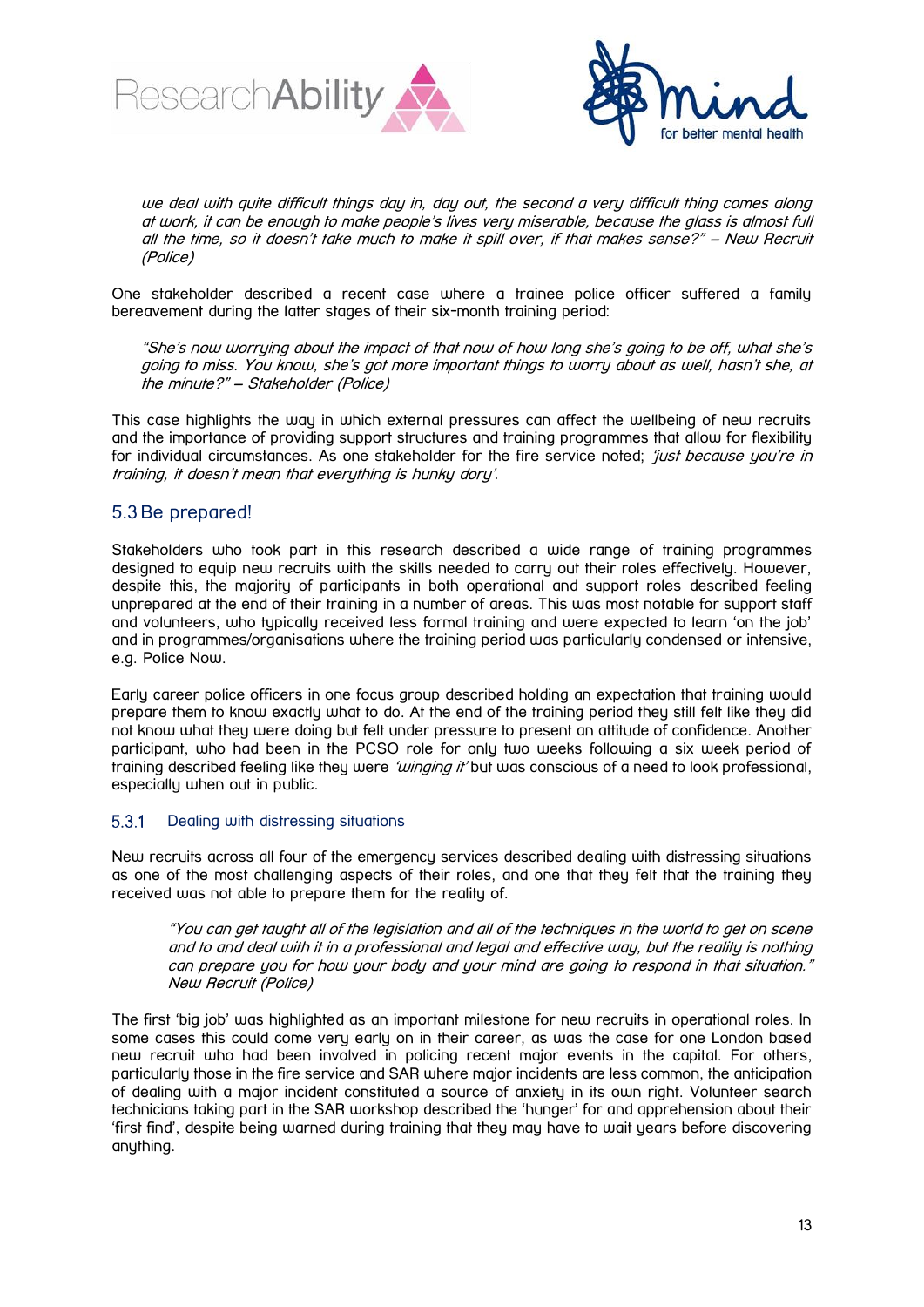



Whilst acknowledging the above, stakeholders reflected that it was not always the 'big' incidents that trigger an emotional response. Seemingly 'minor' situations that for some reason hold personal resonance or witnessing trauma at a more subtle level can be equally impactive.

"Even if that's not what people automatically think as being a traumatic event, i.e. not always major trauma but sometimes social isolation, loneliness in somebody. You know, a couple that has been together for 70 years and then one dies and the other person is left alone. You know, those kind of things are really very distressing and they have a cumulative effect." – Stakeholder (Ambulance)

The effects of this are not always anticipated and therefore risk not being picked up on or dealt with using the same processes as for major incidents. One group of fire service apprentices described how their role had been extended to now include Emergency Medical Response (EMR) in addition to their roles as fire fighters. They explained how they felt unprepared to deal with the additional responsibilities associated with this role. For example, they had not considered what it would be like to have to deal sensitively with the family of someone in cardiac arrest.

There was a general understanding across participants in all of the workshops and focus groups that until you have actually experienced a critical incident you don't know how you are going to react, however it was felt that more could be done to provide pre-emptive training at an early stage to prepare new recruits for some of the things they might encounter and provide techniques to assist in dealing with them.

# <span id="page-13-0"></span>5.4 Impact of under-resourcing on new recruits

Unlike in previous scoping research, organisational change and a lack of resources was not highlighted by the majority of new recruits as one of the main stressors affecting their wellbeing. There was however a clear awareness of organisational changes amongst new recruits and stakeholders, with the latter being more inclined to raise this an issue affecting the roles of new joiners to the services. This could be because trainers and senior managers were better able to see the effects of under-resourcing on new recruits from a broader comparative perspective.

The impact of trying to 'do more with less' was felt most strongly amongst new recruits to the police service. One representative from the Police Federation described the increasing pressure on officers in their probationary period (within the first two years of service) to perform at a level beyond their experience. Whilst in the past, these officers were consistently supported and mentored, they are now frequently used as an additional resource and often attend incidents alone.

Police Constables recruited through the Police Now programme are emploued as Neighbourhood Officers and are required by the programme to carry out projects and complete assignments within the role to demonstrate impact. However, due to what were described as 'massive shortages of staff', these officers are often used as a resource in response to incidents at the expense of their neighbourhood roles and therefore their performance on the scheme. This not only creates a conflict between the demands of the force and the requirements of the Police Now programme but also has a detrimental effect on their ability to manage their own wellbeing.

Greater levels of responsibility are also being placed on new recruits in the fire and ambulance services as a result of demands on resources across all of the services. As previously referred to in section 5.3.1 above, some fire services have now been required to take on an EMR role with the aim of reducing the burden on ambulance services. This creates an additional level of responsibility for fire fighters which they are unlikely to have anticipated upon joining. New recruits in one fire and rescue service complained that due to changes to shift patterns affecting their organisation, almost all of those new to the service had been assigned to the same fire station. This meant that there were very few experienced fire fighters on their watch which had left them feeling like 'it's the blind leading the blind'.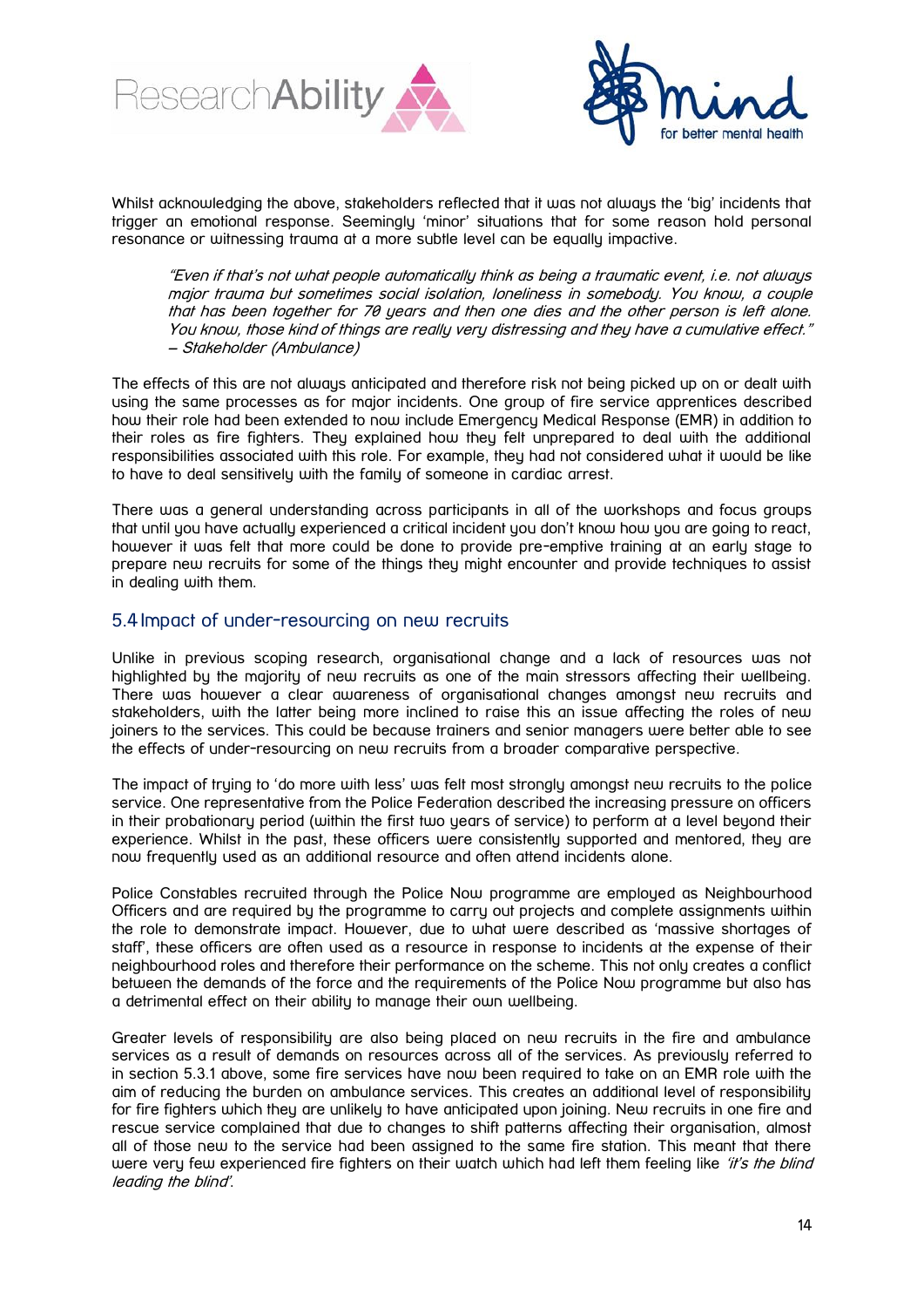



New personnel in support staff roles also felt that often the responsibility placed upon them was not commensurate with their experience and training.

"We are constantly reminded that if we carry out visits and, God forbid, there is a fatality then the coroner will put our necks on the block. That's a huge responsibility and a huge burden to carry around as a very, very small cog in the wheel, but that will definitely be an expectation." – New Recruit (Fire)

Participants from the Police Now programme spoke of an 'arse covering' mentality within the police service, where longer serving colleggues consistently emphasise the importance of 'covering your arse' to ensure that you are not held personally responsible for any issues. This was described as placing a great deal of stress and anxiety on new police officers who often didn't feel confident in their own decision making or complex force procedures.

# <span id="page-14-0"></span>6. Training & Support

The new recruits and stakeholders who took part in this study only represented a small sample of all the roles that exist within the complex structure of the emergency services. However, even in this relatively small sample there was considerable diversity in the training and support offered to those entering the services as new recruits.

Whilst some services are required to teach from a national curriculum, delivery is largely determined by individual organisations. Some services outsource the delivery of their training to external providers. As such, initial courses for new recruits vary significantly in duration, content and delivery.

In spite of these, there are some key themes that can be drawn from the research around the experiences of the training environment and the standard organisational support structures that exist across services.

# <span id="page-14-1"></span>6.2 Mental health and training

The extent to which mental health was covered during training for new personnel varied widely across and between services. The majority of new recruits in operational roles had received some form of input on mental health as part of their initial induction training. However this ranged from entire modules on mental health delivered within a university based training programme to short signposting sessions led by internal HR departments. Support staff in non-operational roles sometimes received a formal organisational induction but this usually lasted a maximum of one day and rarely included an input on mental health. It is therefore largely left up to individual line managers to ensure new staff are aware of the support available to them.

Whilst there was an appetite within training departments to include more mandatory training to support the wellbeing of new recruits, existing training around mental health was largely focused on dealing with the mental health of the public and identifying common mental health problems likely to be encountered as part of the role rather than on building personal resilience. What was felt to be lacking was more practical training focused on identifying signs and symptoms of poor mental health and developing positive coping strategies.

# <span id="page-14-2"></span>6.3 Organisational support

There was a general awareness amongst new recruits of the wide range of support available to them through their organisation. The support described was largely similar across the emergency services and is reflective of the support channels most frequently reported by emergency services personnel in the scoping work. These included: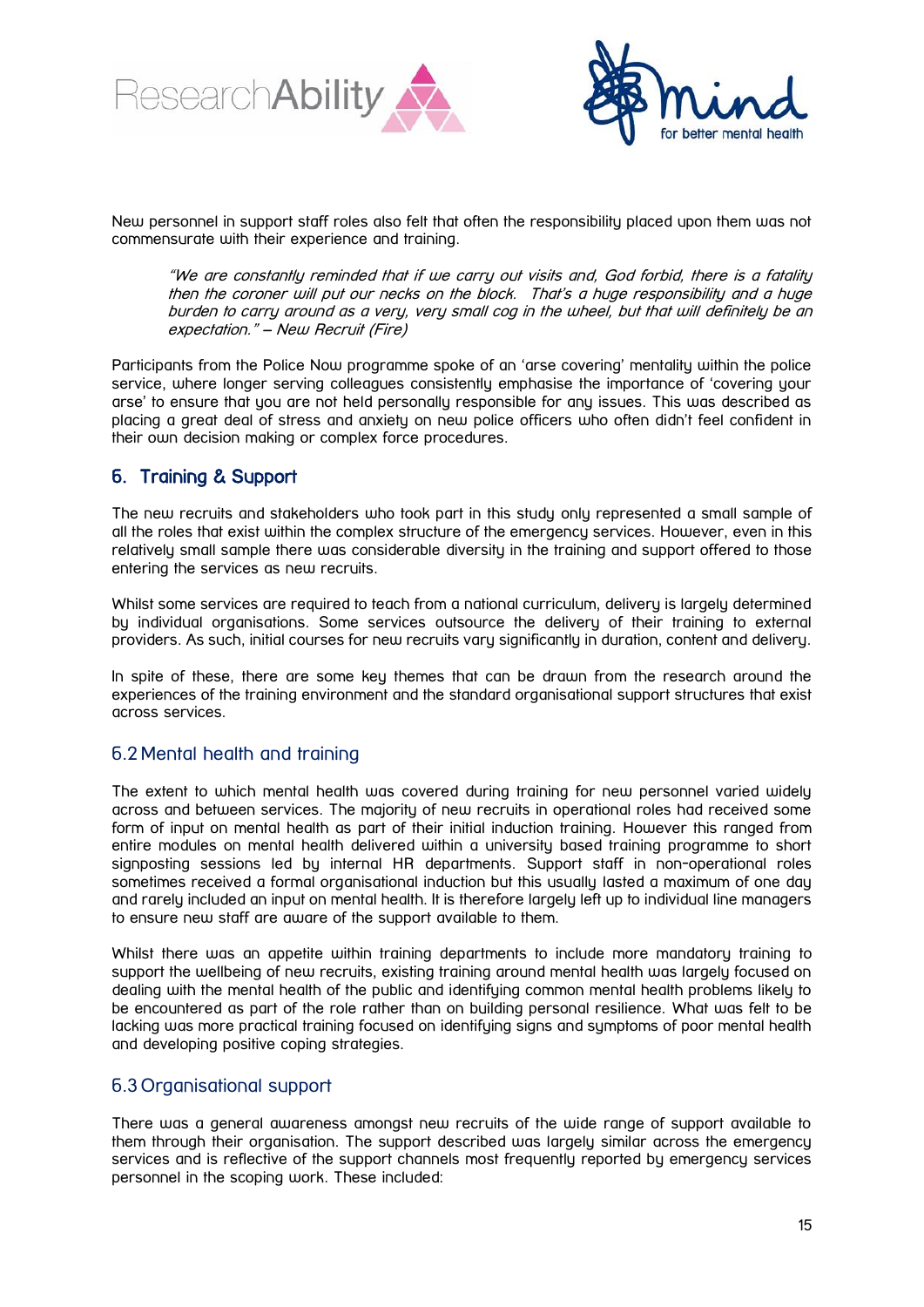



- Line management
- Information services, e.g. intranet, social media, posters, leaflets
- Employee Assistance Programme (EAP)
- Occupational Health
- Critical incident debriefs, e.g. Trauma Risk Management (TRiM)
- Blue Light Programme, including Champions.

#### <span id="page-15-0"></span> $6.3.1$ The 'safety net' of training departments

In addition to the above, both new recruits and stakeholders highlighted the important role of trainers in supporting those new to the services through the initial stages of their careers. This relationship could be highly influential, particularly in (typically more operational) roles where new recruits are required to spend extended periods of time under instruction, usually with the same trainer or group of trainers.

Trainers who participated in a teleconference at the end of the fieldwork period reflected upon the 'safety net' provided by the training team and explained how a supportive training team can often be the first port of call for new recruits experiencing issues, even when they have completed their initial training and are putting it into practise during probation or placement periods.

"A good trainer is skilled, qualified, well spoken, and convinces people of whatever it is that they're teaching them about, they're in a real position of power and trust over the student officer. That's the reason why they come back to us, whether it's an issue of law, whether it's an issue of behaviour, bullying or whatever on the shift, they will come back to us." – Stakeholder (Police)

"Our training team tend to operate with very much an open-door policy, so even when people have finished their training and left, we're someone that, sort of, is their first interaction in the Coastguard. We're, sort of the first people, really, at a more senior level, that they interact with, and we tend to build up good relationships with the people who come through the training team." – Stakeholder (SAR)

In terms of mental health, a number of the new recruits interviewed identified their trainers and lecturers as a primary source of support and guidance. The majority of trainers recognised the importance of the pastoral aspect of this role and many expressed a desire for more knowledge and training around mental health to assist them in supporting students.

"So, if we've addressed already with them, issues around mental health, and the student is convinced that it's safe to talk in the training environment with trainer, then yes, they will come back, so it's very valid that we should have that additional tier of knowledge and understanding to be able to offer that support." – Stakeholder (Police)

Broadly speaking, there was a sense across all services that conversations about mental health and the wellbeing of students should be embedded throughout training in the same way as physical health. One lecturer who had already taken steps to implement this in the delivery of their paramedic science degree was keen to emphasise the success of this approach and highlight its effectiveness in encouraging open and honest attitudes to mental health amongst their students. As well as a whole module on mental health, students on this course were also encouraged to keep reflective diaries focusing not just on their professional practise but also on their own wellbeing.

Providing a wider range of trainers and lecturers with the tools and knowledge to confidently discuss mental health and the support available could prove to be crucial in tackling stigma and improving the wellbeing of new personnel entering the emergency services.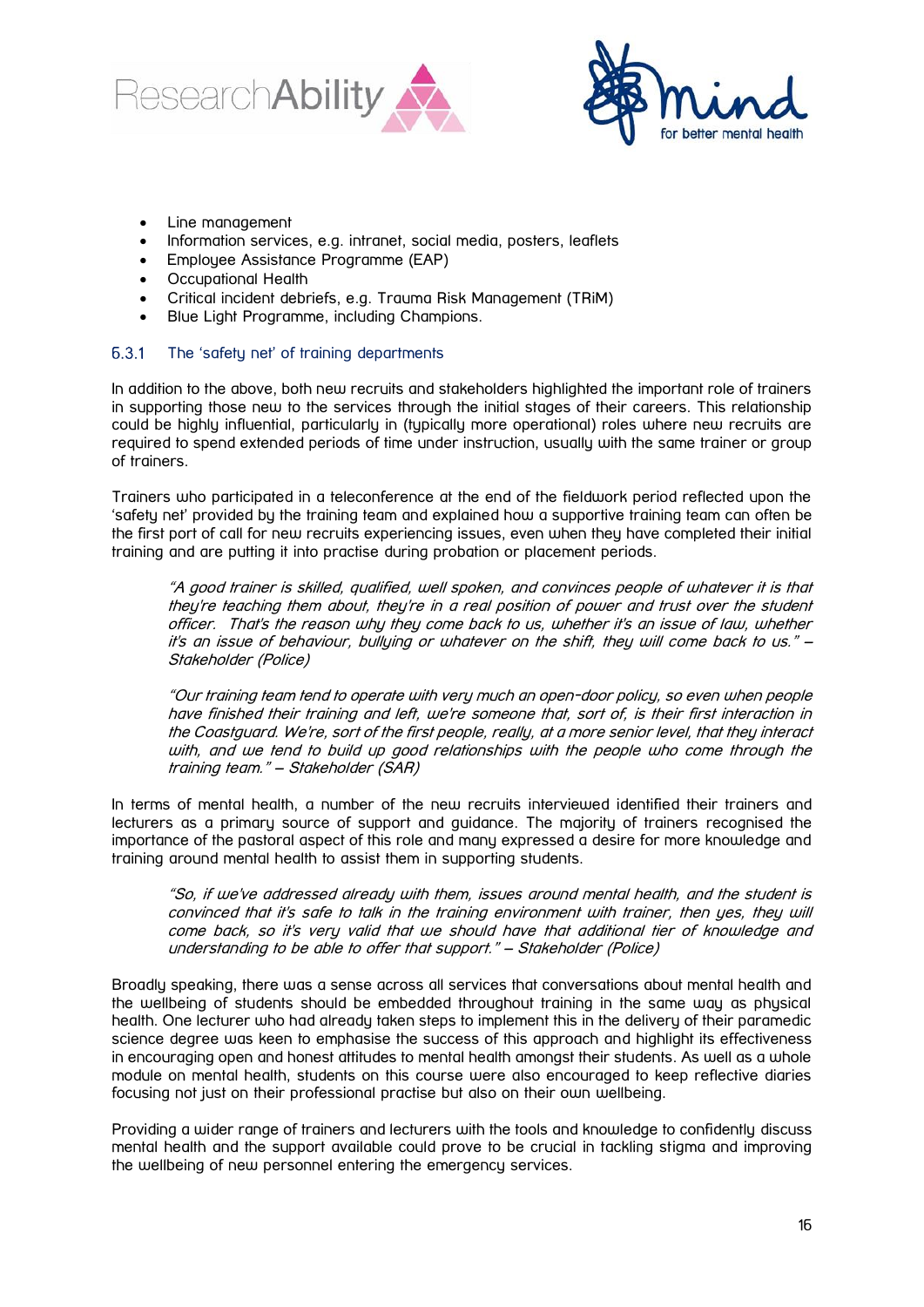



"Certainly I do my best here to promote it. I wear my little pin, I put my little badges up, and we've created a little network here of Blue Light Champions, but we have to find more of us, because the more of us that are out there, and the more of us that can get trained. I have a great desire to learn more about mental health and how to recognise it, and so on" – Stakeholder (Police)

#### <span id="page-16-0"></span>Blue Light Programme Support  $6.3.2$

The Blue Light Programme was discussed in both the one-to-one interviews and focus groups/workshops. Participants were asked about their knowledge of the programme and their awareness of the support available to them within their organisation.

Perhaps unsurprisingly, given that the programme was highlighted during the recruitment process, levels of awareness were relatively high amongst participants. When probed, participants without any previous involvement in the programme generally demonstrated some knowledge around its aims and were aware of the existence of Blue Light Champions within their organisations.

"There are people within the service who have had training from Mind actually, who are advertised, photograph, email, telephone number, who offer a very, very confidential service to help people who perhaps have got something rattling around. Be it personal, work-wise or otherwise, so you can offload. I am aware of persons within the organisation who have been trained to help deal with or help train to understand people's worries or concerns." – New Recruit (Fire)

Most of the new recruits who took part in the scoping research had seen posters advertising the programme or giving details of Champions. Some had been told directly about the programme or been given materials to read. There was a sense amongst those new to operational roles that the services offered by the Blue Light Programme were not really relevant to them 'yet' but that they knew where they were if they should ever need to access them. For one new member of support staff in the fire service however there was a distinct sense that Blue Light Programme services were only relevant to those in front line or operational roles.

"Well, I think there are on our SharePoint. I'm sure there's stuff on there about the Blue Light, but I haven't really taken much notice of it because as somebody who isn't operational, I don't need to."

If the Blue Light Programme is to be offered and delivered to new emergency services joiners across all areas of the organisation it is important to ensure that content and messaging is inclusive and accessible to those in operational and non-operational roles. It would also be beneficial to increase the visibility of Champions representing support staff roles, as well as those from a younger demographic and/or newer to the services. This would help to make the services offered by the Blue Light Programme seem more relevant to those who are not currently making use of it but could benefit from its services. This has already been taken on by one university who are aiming to increase the peer support available for student paramedics through involvement in the Blue Light Programme:

"We're working to do what I think is the first Student Blue Light Scheme or Champion Scheme, because you've got lots of Blue Light champions but none for students. So we're doing a cascade to our third and second years who are going to be peer sub-champions or student champions for our first years, and look at how we can instil from day one." – Stakeholder (Ambulance)

### <span id="page-16-1"></span>6.4Barriers to engagement/accessing support

Despite demonstrating a broad attitude of acceptance towards those with mental health problems and highlighting a reduction in the stigma of mental health within their organisations, there were a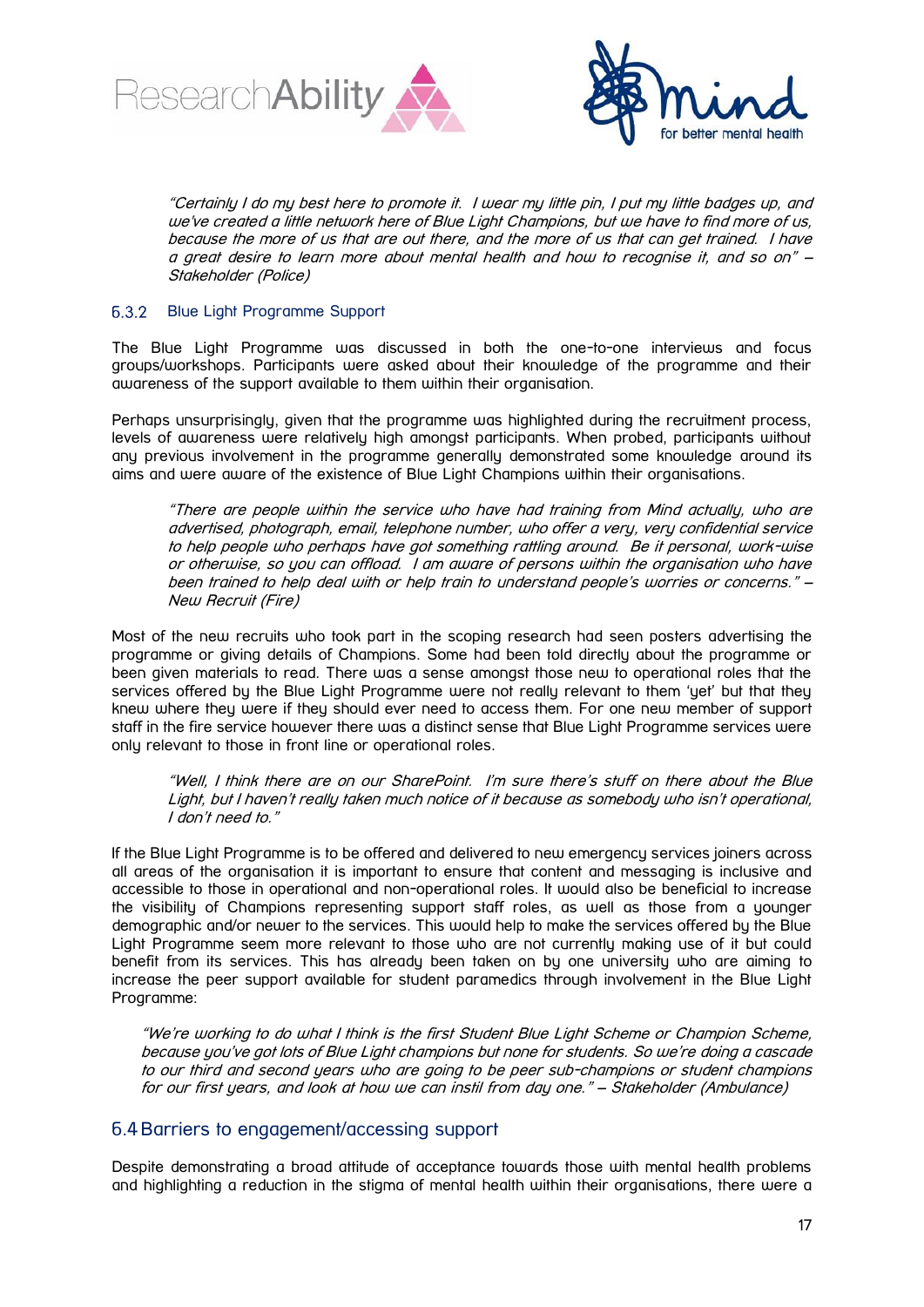



number of reasons cited why new recruits may not seek support for a mental health problem. In addition to this were some barriers associated with engaging in training related to mental health during the very early stages of service.

#### <span id="page-17-0"></span>Fear of impact on careers  $6.4.1$

Participants, especially those in the police and fire service, reported a general reluctance to seek help for or divulge personal experiences of mental health problems for fear that this would put their jobs at risk or have a detrimental effect on their opportunities for career progression. According to participants in one police focus group, it is well known that being seen to struggle with stress or mental ill health has an impact upon your career, and that in general the more sick leave you take, the more 'your card is marked.' Trainers also recognised this as a common fear but were keen to highlight it as unfounded;

"What I think may be one of their fears is that they couldn't disclose something like that because they might get removed from their post maybe. That wouldn't happen, but what I mean is they might have the fear that, 'I'm only new to the organisation. If I start saying I'm suffering with really bad mental health problems then they might, you know, get rid of me before the end of training." – Stakeholder (Police)

This is a common fear amongst emergency services staff more generally, as highlighted in previous Blue Light Research. However, for new recruits there is the added worry associated with disclosing signs of 'weakness' at an early stage of their careers. One group of police new recruits described overhearing conversations where longer serving colleagues had expressed negative attitudes towards newer officers taking time off for stress. They referred to a culture where it is generally accepted that the stress of the role will wear you down over time but the early this occurs the weaker you are perceived to be.

The pejorative joke culture around mental health and sickness absence can damage willingness to take time off, even when it is most needed, and thus reinforces a culture of presenteeism.

#### <span id="page-17-1"></span>6.4.2 **Confidentiality**

Participants' concerns about the effect of help-seeking on their careers were linked to fears around confidentiality, particularly in the initial stages of their career when they were still working out who to trust.

"Confidentiality is the biggest point why people don't necessarily come forward then they're suffering from something because they're scared of what other people think about it. Its fine telling one person, but you don't know who that one person is going to tell." – New Recruit (Police)

There was a general consensus that concerns around confidentiality would improve as new recruits progressed through their careers within the service, formed relationships and learned who they felt comfortable talking to and who they could trust. A number of participants highlighted the importance of providing support services that guaranteed confidentiality and said that they would feel more comfortable seeking support for a mental health problem knowing that this would not be shared with their colleagues or line managers. This was particularly important for new recruits, who talked of not wanting to disclose mental health problems to their lines managers because 'you're truing to impress them'.

#### <span id="page-17-2"></span> $6.4.3$ Information overload

There was some degree of disparity between the inputs on mental health delivered during training described by stakeholders and those that new recruits could recall receiving. One group of fire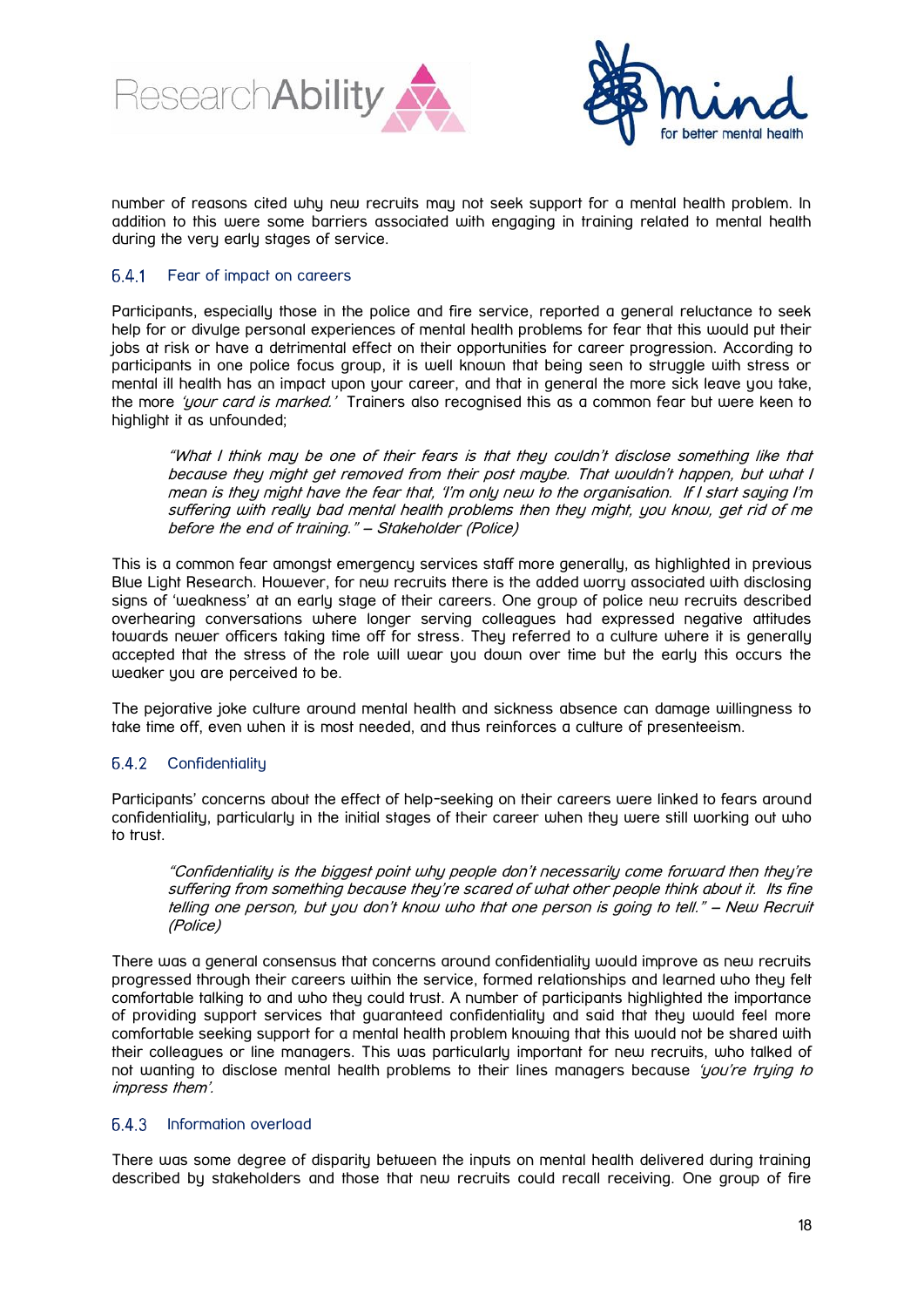



service new recruits initially claimed that they had not received any training around mental health, but later recalled that they had attended a one hour session during their induction about tackling the stigma of mental health, delivered by a previous fire service employee who now works for the Samaritans.

Other participants said that they remembered receiving inputs from HR during their induction sessions about managing their wellbeing and signposting services but could recall very little about the content. Participants were more likely to remember training that focused on supporting members of the public with mental health problems, perhaps because it felt more directly related to their operational roles.

Both new recruits and stakeholders who took part in the research highlighted the intensity of learning and large volumes of information that were required to be absorbed in a relatively short period of time during initial training periods for new recruits. This 'information' overload was felt to contribute towards the lack of retention of content relating to mental health:

"I think one of the challenges of it is like any job, and I'm sure you can relate to this, in the 21st century we are in information overload, and every day there is so much information being thrown at people that you have to prioritise what you're going to remember and what you're not. I think certainly from my experience I'd say the problem with stuff like Blue Light is if you get told about it, you think, 'That's all very nice, very good. Fantastic,' you then walk out the room and your phone's ringing, and it's your boss telling you that you've got to do this, and at the end of the day that's your job and that just takes over" – New Recruit (Police)

It was felt that in order for learning to be retained it should be followed up and the learning reiterated at a later stage. This will be discussed further in section 7.1.

#### <span id="page-18-0"></span> $6.4.4$ Lack of relatable experience

Another factor perceived to contribute towards the lack of information retention described above was a lack of relatable experience which led to a perception that information on resilience, coping skills and supporting wellbeing was not useful or relevant.

Focus group participants entering their second year within the police service recalled receiving sessions on resilience during their initial six week training period where they were told about the importance of self-care and given guidance on stress management, including meditation tools. Participants described being dismissive of these sessions at the time but reflected that having now experienced first-hand the pressures of the role they are able to see the importance of building these skills.

Stakeholders from all four services described what they referred to as a 'gung-ho' attitude amongst new recruits which manifests itself in an enthusiasm for practical hands-on training at the expense of developing what are often referred to as 'soft skills'. There was a general feeling that this language should be reframed to overcome the perception of mental health and wellbeing as being secondary to learning the practical aspects of the role. As one police new recruit noted, 'on the job you WILL learn how to search or arrest, you won't be shown how to be resilient', so it is important to develop these skills during training.

Broadly speaking, there was a sense that the newest members of the services were more likely to feel a sense of 'immunity' towards the stresses and challenges of the role and therefore were less able to relate to training around mental health and wellbeing, believing themselves to not be at risk. Only when they had some experience in their roles were new recruits able to appreciate the effects of the job on their mental health and reflect upon the support needed to maintain a sense of wellbeing.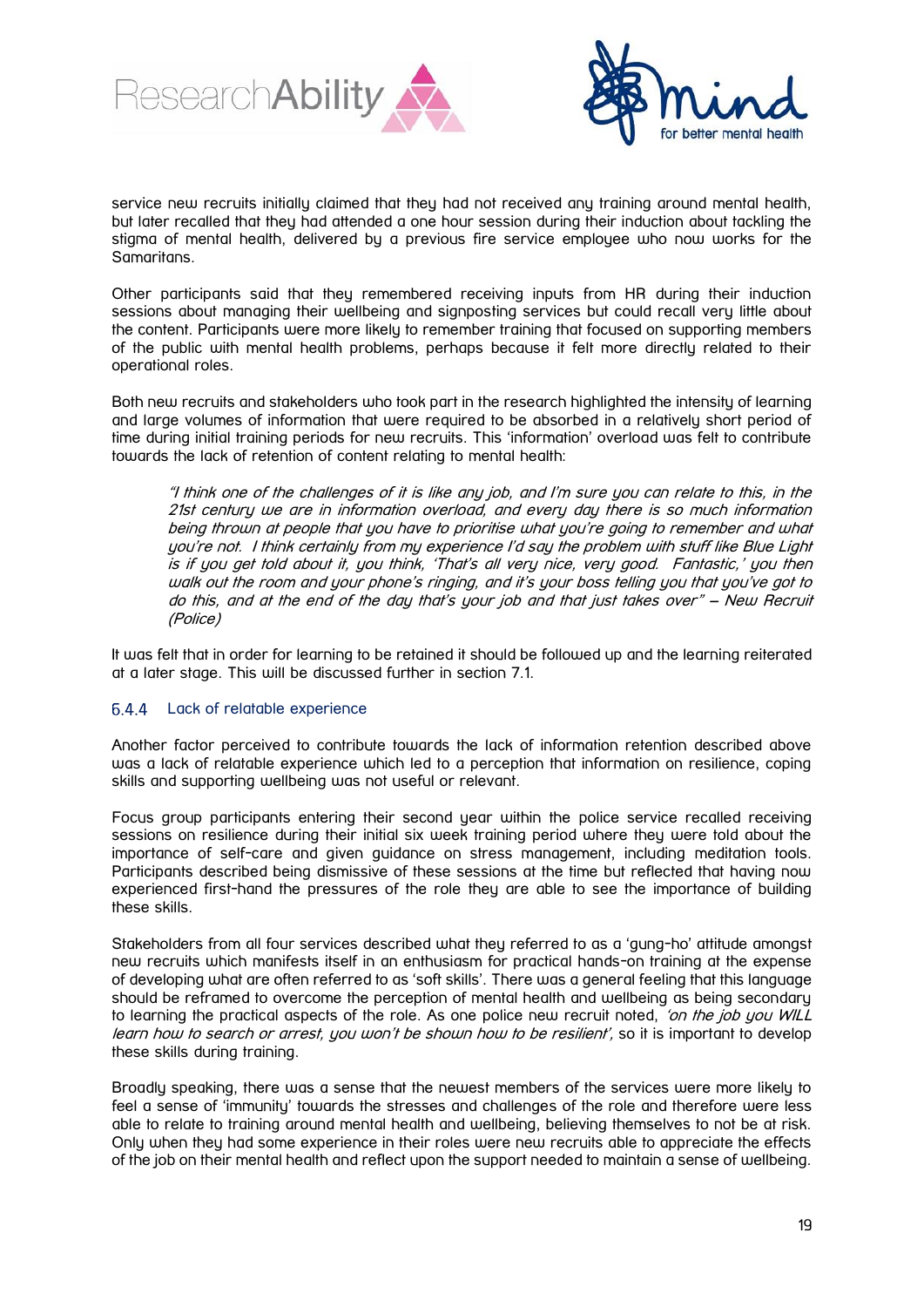



Whilst it is undoubtedly valuable to embed mental health information and support in training from the outset, it is important to ensure that this is not only delivered in a relatable way but is revisited and reinforced at key pressure points where it may perhaps prove to be more impactful.

# <span id="page-19-0"></span>6.5 Informal Coping Strategies

A range of informal coping strategies were described by participants as being useful for dealing with the challenges of training and the stresses associated with a new career in the emergency services.

#### <span id="page-19-1"></span> $6.5.1$ Support from colleagues, family and friends

The support of peers/colleagues at work was widely valued and frequently cited by participants as one of the primary sources of support. This was broadly true to varying degrees across all services and in all roles, including volunteers and support staff. Line managers were highlighted as being generally supportive and approachable, although this was recognised as being largely dependent on the individual.

For operational staff, training is usually carried out in cohorts, and requires trainees to spend long periods of time together, often in residential settings. This leads to the formation of close friendships which help to provide useful support structures.

"What I would say is they gel very, very quickly and become close very, very quickly. We find that they help each other in a variety of ways." – Stakeholder (Police)

Whilst friends and family were also highlighted as a valuable source of support outside of the workplace, particularly in the early stages when peer friendships are still in their infancy, many felt that colleagues would be more understanding of their experiences due to the unique nature of their roles.

### "He felt confident talking to me because we wore the same badge" – New Recruit (SAR)

Many participants felt that they did not want to burden their loved ones with the details of their work, or things they had found distressing for fear that they would overreact or worry unnecessarily. There was a perception amongst some participants, particularly those in volunteer roles, that their friends and family were not able to understand what they did and their motivations for doing it.

It was however felt to be important to maintain relationships outside of work to avoid becoming confined in an insular environment.

"So you've got peer support because they understand what it's like to be a student paramedic and to be learning and, you know, the scariness if you like of working towards qualifying. Sometimes it can be a bit daunting. And then you want support from family, friends, loved ones who are outside and lots of different things and happy to remain connected with the world and with people that you like and retain your sense of identity." – Stakeholder (Ambulance)

#### <span id="page-19-2"></span> $6.5.2$ Hobbies and interests

Maintaining a healthy work/life balance with hobbies and interests outside of work was highlighted as being important to participants and regarded as one of the more positive informal coping mechanisms. Exercise was one of the key strategies used by new recruits to support their wellbeing and the importance of a healthy lifestyle was generally understood. One new recruit to the police service said that they now make a point of taking 45 minutes at lunch time away from their desk to do something for them. This was said to be contrast to the majority of their colleagues who eat at their desks, usually whilst working.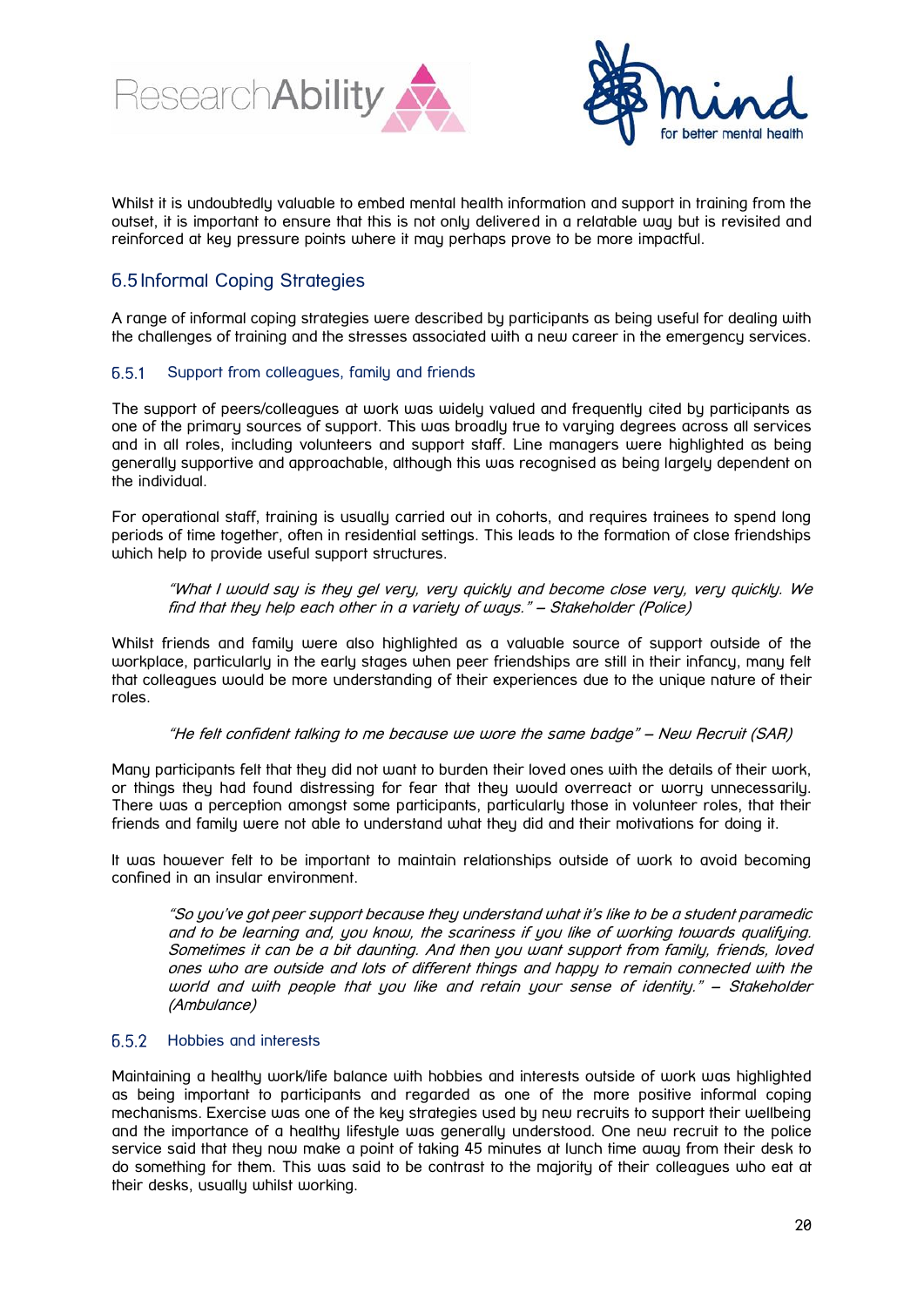



### <span id="page-20-0"></span>6.5.3 Alcohol

Alcohol was frequently referred to as a coping mechanism, sometimes jokingly within focus groups and workshops, but also more seriously as a way of unwinding after a difficult day or letting off steam. Most participants described a relatively moderate use of alcohol (e.g. going out with colleagues at the end of a row of shifts or having a glass of wine after a shift to release tension).

"I do go home sometimes and by about seven or eight o'clock, the thought of what's gone on and what I've overheard and what I've been told gets to me too much I have a glass of wine." – New Recruit (Fire)

"I think a lot of people, through socialising, that's their kind of release. Alcohol plays quite a bit part in that, and I have my own personal opinion about that which I think is very important, but I think largely people don't know how to deal with what's going on in their heads, and I'm not talking about people who drink themselves under the table to drown their sorrows. I don't want to talk about that at all. I just think generally people go, 'I've had a really difficult day. I can think of nothing better than going out with my mates and having a few beers,' and if that works for people, great, I suppose." – New Recruit (Police)

Younger participants were less likely to report alcohol use as a coping mechanism, with one group of police officers highlighting this as a key generational culture change within the police service.

# <span id="page-20-1"></span>7. Training & Support Preferences

Participants across both the new recruit and stakeholder sample were invited to share their ideas about 'what good looks like' in relation to mental health support provision. The research sought to identify whether there was an appetite for additional training around mental health for new recruits, what this should include and how it should be delivered. In workshops, participants worked in groups to answer these questions and presented their findings to the rest of the group.

Aside from specifics relating to training, participants felt that the importance of maintaining personal wellbeing should be emphasised at all levels of the organisation, particularly by middle management who are often felt to be lacking in this area. There was also a strong desire to work towards normalising mental health by encouraging and embedding discussion at all stages of training.

# <span id="page-20-2"></span>7.1 Timing

Both stakeholders and new recruits felt that it was important that training and signposting in relation to mental health be delivered as early in the training period as possible in order to demonstrate a firm commitment to supporting staff wellbeing and ensure that trainees are adequately supported. This early intervention could also help new recruits to prepare for some of the stresses and challenges they are likely to encounter as part of their role.

However, in light of the issues highlighted in section 6.4.4, many participants felt that a two pronged approach to training (in conjunction with embedded values throughout) would be most beneficial in engaging new recruits to consider their own wellbeing in relation to their career development. All of the participants questioned on this issue felt that it would be beneficial to revisit and reinforce training around mental health and wellbeing once recruits have had a chance to gain some practical experience either in their roles or through placements.

"So, their training tends to be somewhere between nine months and two years, with them coming back to us, but by the time they get to the end of that period, where they have,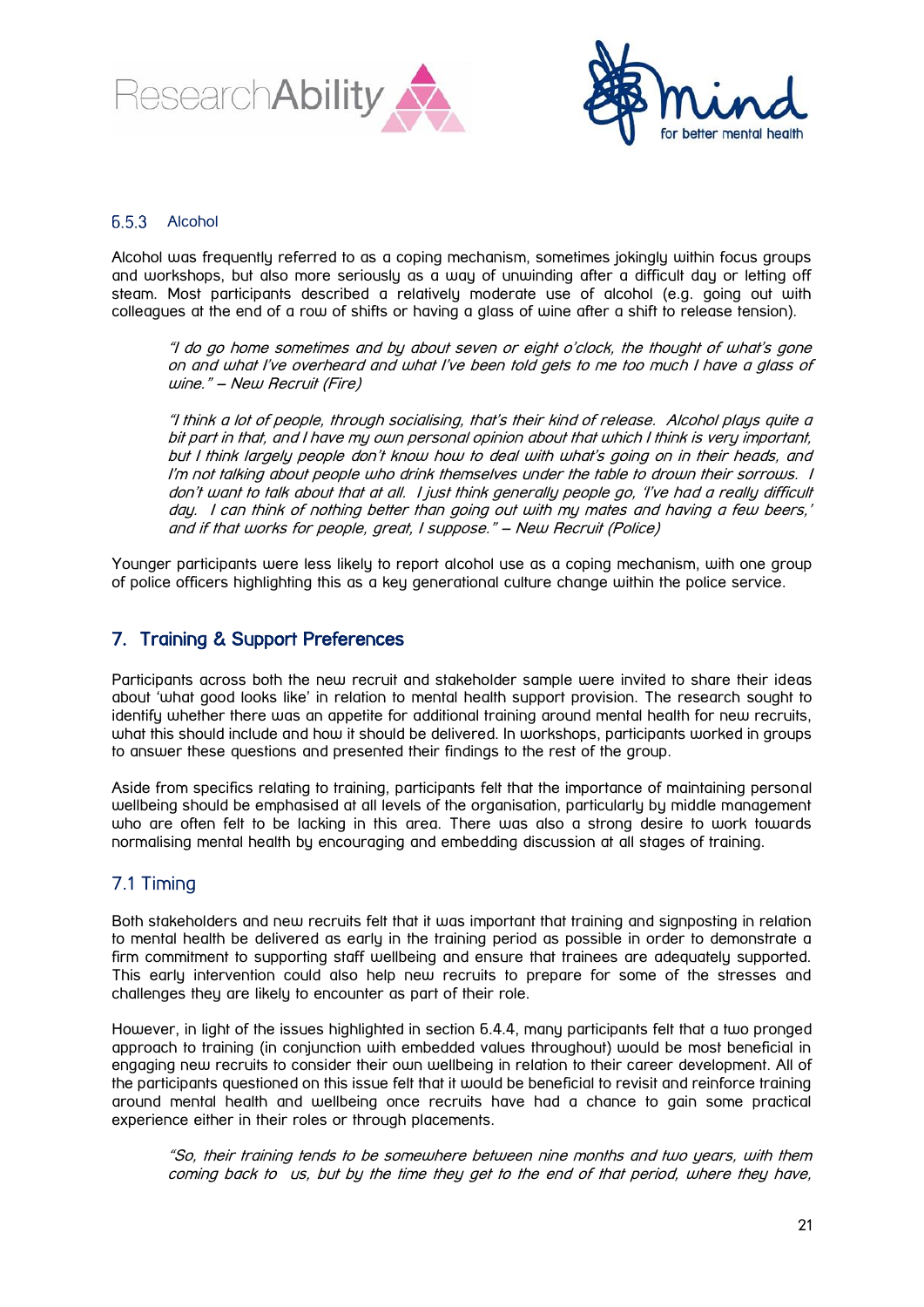



potentially, experienced those things that are going to affect them, we could do with putting something back in place for them." – Stakeholder (Police)

I think if you bring mental health awareness in at the very beginning, when they're in that safe, protected training environment, that's one thing, but it's once theu've been in, and they've, like you say, got into their shift pattern. They realise that they're not seeing their family, and certainly not being, potentially, able to socialise with their friends as much. It can isolate them a huge amount. So, I completely agree, I think it's an absolutely essential part of bringing it back into the mind-set once they've been out in the real world, dare I say." – Stakeholder (Fire)

This second training session, ideally delivered by the same facilitator(s) could provide an opportunity for new recruits to reflect upon their experiences versus expectations and the impact these experiences have had on their wellbeing and attitude towards mental health. It could also be used to reintroduce techniques for coping with stress and reemphasise the organisational support structures available.

Broadly speaking, this approach would was felt to be most suitable for operational staff who are generally subjected to longer training/probation periods interspersed with periods of practical experience. However, volunteers from lowland SAR and St. John's Ambulance also felt that the training structures within their organisations would allow for this approach. There was far less knowledge amongst the sample group of the training structures in place for support staff but given the variation in roles and lack of time spent in formal training, it was generally agreed that it would likely be more difficult to engage non-operational personnel in this way.

# <span id="page-21-0"></span>7.2 Delivery

Almost all participants indicated a preference for face-to-face services or training, which was felt to be especially necessary at a time when there was lots of information competing for attention.

"If you wanted it to be a decent course, you'd have to teach it. You couldn't just put it online because we've got stuff that we've got to do online and you actually don't really pay attention. You just loose interest in stuff. Same with taking stuff away and reading it." – New Recruit (Police)

Most participants felt that training delivered by an external provider would be taken more seriously and would be more likely to encourage open discussion.

"I think coming from an external service like yourself just really emphasises how seriously we're all taking this. I agree again, it wouldn't be sufficient, I don't feel, or wouldn't add the gravitas it needs, if it came from a train the trainer event. I think it possibly would come across as we're just paying lip-service, whereas if we involved yourselves, from a national organisational perspective, I think that sends out a much weightier message, in my opinion." – Stakeholder (Police)

I think in terms of credibility and knowledge, a train the trainer course wouldn't be enough, I don't think for, perhaps, some of the questions that you might get. I think that can only be answered with the experience of what you're talking about. Rather than what is quite clearly someone who's been taught a bit about the topic, and can deliver a presentation, and was the same person that told you yesterday about police and what they do, and what types of fire engines we have. – Stakeholder (Fire)

Some trainers believed that as well as training being delivered externally, it should be independent from the rest of the training programme and therefore not attended by trainers. They felt that this would help to create a confidential peer-to-peer sharing environment that would be beneficial for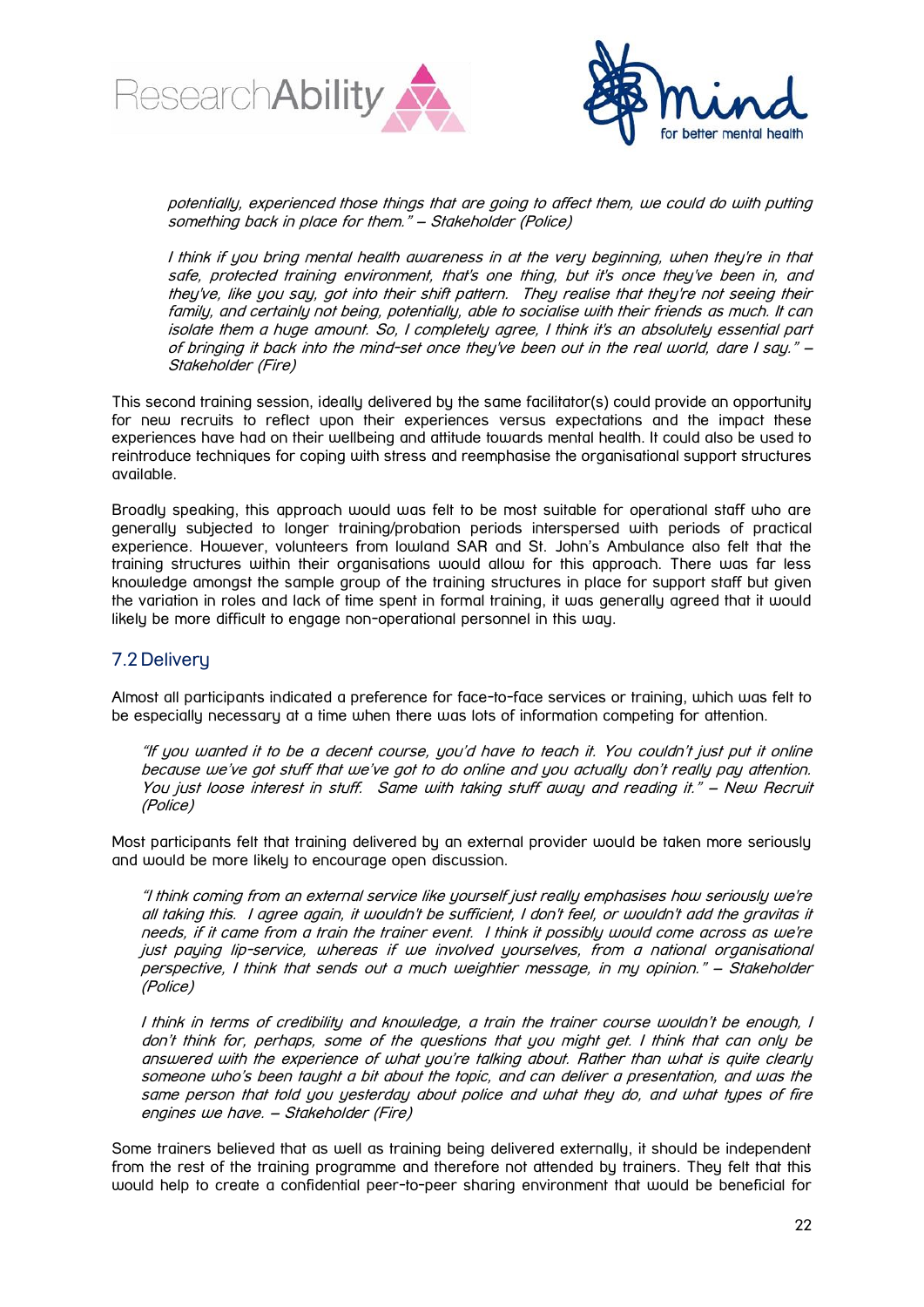



students. Others however believed that the support and perspective of trainers could be useful in providing specific organisational examples and highlighting coping strategies and the availability of support structures. It is important to consider how the pastoral responsibility of trainers identified in section 6.3.1 relates to their role in training around mental health.

# <span id="page-22-0"></span>7.3 Content

Linked to the above, the idea of including relatable examples in training was raised by a number of participants as one of the most effective ways of engaging people to think about mental health and wellbeing. This could take the form of case studies or inputs from experienced personnel willing to share their experiences of mental health or from other relatively new recruits reflecting upon what they learnt from their training. The key message is that the content of training should be based upon practical relatable knowledge and experience.

"The thing that helps is, like, the experience people have. You get someone with experience then you can, kind of, gain knowledge from their experiences. So if you wanted to really learn, you'd have to have it classroom taught or practical experience." – New Recruit (Police)

As previously referred to in section 6.2, the majority of participants who took part in the research were able to point towards some sort of input on mental health delivered during initial training which was primarily designed to signpost new joiners towards the services available to support their wellbeing. One participant from the fire service who took part in a workshop described feeling 'inundated' with material highlighting places they could seek support for a mental health problem.

In spite of this clear drive from organisations to demonstrate commitment to supporting the mental health of emergency services staff, the majority of participants agreed that more specific training around mental health awareness and coping skills would be beneficial. It was felt that this would not necessarily need to be service specific (although it would benefit from the inclusion of case studies as outlined above) but should be focused upon identifying signs and symptoms, preventative strategies, building resilience and practical coping skills.

"The personal options, the things that you can do yourself would be good. You know, how you can develop your own method of change, and your own journey that you're going to deal with. All the self-help things I think will be very useful, because then if there is any reluctance to talk to a complete stranger, or on a training course, then maybe you can employ those messages you've talked to about, or explained or shown". – Stakeholder (Fire)

"Helping people identify those things I think would be a very useful exercise. Helping people identify what it is you do when it hits the fan, you're not feeling too good, and you don't want to go and talk to a professional. What do you do when you get home at 8:00 in the morning from an all night shift, how are you going to make sure you don't wake up shivering in the corner?" – New Recruit (Police)

Participants also identified the need for more training to prepare them for dealing with some of the distressing things they are likely to encounter as part of their roles. In one fire service focus group, participants described recently receiving an impactful session on bereavement delivered by someone in a senior paramedic role. Whilst this clearly resonated with participants, they were struck by the fact that this was delivered 18 months into their training, at a stage where they had already had to deal with these issues on a number of occasions. It was felt that there should be a greater level of pre-emptive training exposing new recruits to the sorts of situations they might encounter, preparing them for how they may react, and providing them with different coping mechanisms for dealing with those reactions.

Finally, one finding unique to SAR volunteers was a desire for training that could be delivered to friends and family of SAR volunteers as well as the volunteers themselves. The SAR environment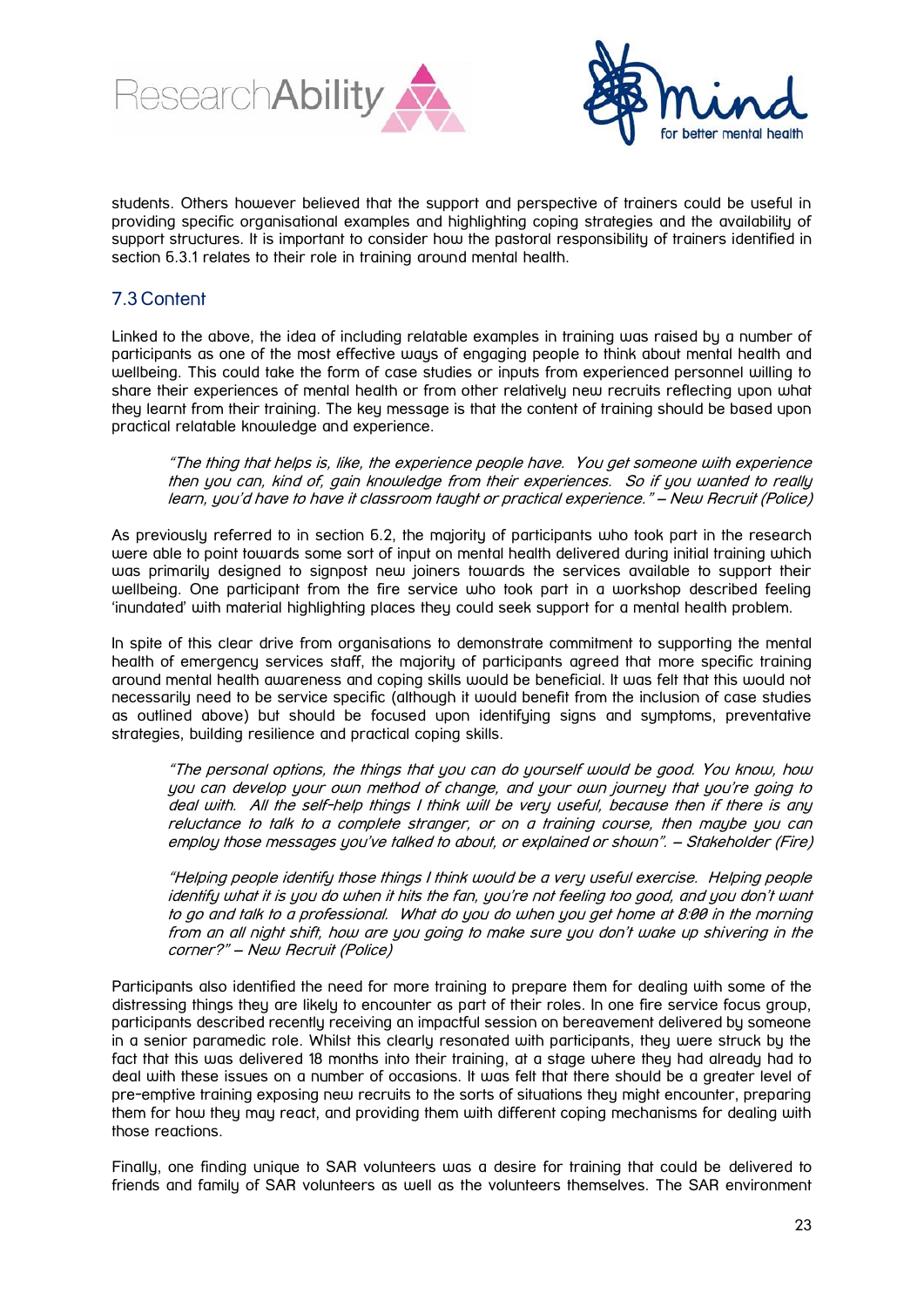



was described as being quite insular, with one participant referring to it as 'a different world'. It was therefore felt that making training inclusive in this way would help those close to SAR volunteers to understand more about the role and its impact on their mental health and enable them to better support them. SAR volunteers also felt that a briefing pack that they could give to their (paid) employers would be a useful way to raise awareness about their roles and provide useful information on how they can offer support.

# <span id="page-23-0"></span>8. Summary and Recommendations

The first few years of a career in the emergency services are inherently stressful. New recruits are required to balance significant changes to their lifestyles with the pressure of exams, huge increases in responsibility and pressures to perform at the same level as their longer serving colleggues. New personnel often leave the training environment feeling unprepared for the practical realities of their roles. However, there is an increasing recognition within the emergency services of a need to support the wellbeing of blue light personnel which has led to an increased focus on mental health during training.

# <span id="page-23-1"></span>8.2 Attitudes are changing

Participants and stakeholders across all services highlighted positive changes within their organisations with regards to the way that mental health is supported and talked about. Unsurprisingly, these changes have been most successful when driven by senior stakeholders but the shift in culture is believed to have also been influenced by recent media campaigns and programmes such as Mind's Blue Light Programme.

The majority of organisations included in the research have begun to demonstrate a commitment to supporting the mental health of new personnel entering the service by including, as a minimum, some form of signposting to mental health services within their induction training. Many operational staff also receive training designed to equip them with the skills needed to deal with members of the public experiencing mental health crisis. A small number of new recruits in operational roles also reported specific inputs around stress management, resilience and bereavement, however quite often it was felt that these were not delivered at the correct stage of training to be truly impactful. What was felt to be lacking was relevant and relatable training that provided new recruits with a greater awareness around mental health and practical tools to support their own wellbeing.

New recruits across all four services, particularly those from the younger generations, demonstrated high levels of self-awareness around mental health but were aware that stigma still exists within their organisations, particularly amongst longer serving colleagues. It was suggested that despite the organisational efforts highlighted above, many would still not feel comfortable disclosing or seeking help for a mental health problem for fear of judgement or impact on their careers.

# <span id="page-23-2"></span>8.3 A difficult transition

Transitioning to any new career is a challenging time, however there are a number of specific pressures associated with working for the emergency services that can place a particular strain on the wellbeing of new recruits. Many participants in the early stages of their careers felt that training did not adequately prepare them for the realities of the role and felt under pressure to perform in positions of high responsibility whilst struggling to get to grip with processes and procedures. This is exacerbated by resource cuts across services which means that new recruits are often required to take on additional responsibilities alone.

For many, adapting to the change in lifestyle associated with a career in the emergency services was also highlighted as one of the most challenging aspects of being a new recruit. Adjusting to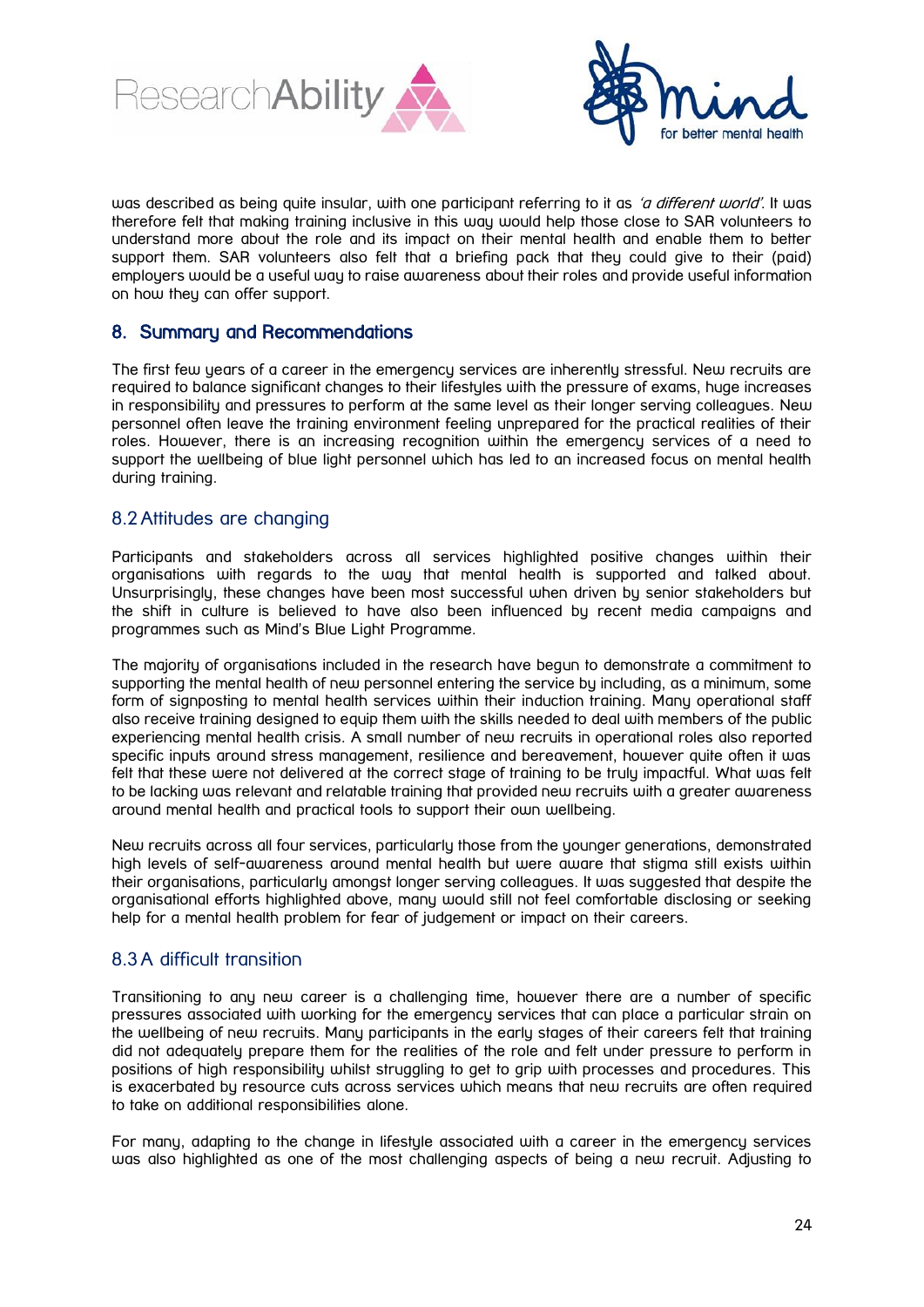



demanding shift patterns and working long hours could have an impact on both physical and mental health and could make it challenging to maintain personal relationships and hobbies outside of work.

There was a degree of trepidation associated with what was referred to by some as 'the first big job' and an acknowledgement that it was difficult to predict how you would react to witnessing distressing incidents. Participants generally felt that more could be done during training to prepare new recruits for the potential effects these incidents might have on them.

# <span id="page-24-0"></span>8.4The importance of the training environment

For operational staff, training is typically a lengthy and intense process where relationships with peers and training staff are formed quickly. The role of trainers can therefore be highly influential in shaping attitudes towards mental health and wellbeing at an early stage. Both new recruits and stakeholders identified trainers and lecturers as a primary source of support and guidance. Training departments are often the first port of call for new recruits experiencing issues in a range of areas (including mental health), even after they have left the training departments.

Stakeholders responsible for delivering training generally recognised the importance of this pastoral role and were keen to increase their knowledge and understanding around mental health. Trainers that had made efforts to embed discussions around mental health and wellbeing at all stages of training were keen to emphasise the success of this approach. New recruits who were encouraged to reflect upon and their wellbeing in the training environment generally demonstrated greater levels of self-awareness and a more open-minded attitude towards mental health.

### <span id="page-24-1"></span>8.5 Recommendations

The following are the key recommendations originating from the findings detailed above;

#### <span id="page-24-2"></span>8.5.1 Engaging training departments and using opportunities to promote mandatory training for all staff

Whilst training programmes and entry pathways vary considerably across, and even between services, trainers have emerged consistently as an important and influential resource for providing support, knowledge and guidance to new recruits. The trainers who took part in this research, whilst clearly not representative of training departments as a whole, demonstrated a firm commitment to the wellbeing of their students and a desire to learn more about mental health in order to better support them. It is recommended that, using Mind's extensive network of contacts, training departments across the country, including those who deliver training in universities, be brought together to share knowledge and best practice and learn about the ways in which they can embed an awareness of mental health into the training that they deliver.

The research indicates however that there is value in the role of external and independent organisations and training providers. Mind has a unique opportunity to influence future developments in training to ensure that mental health is placed at the top of the agenda. This should include highlighting the current lack of a consistent input on mental health for emergency services personnel, particularly those in support staff roles.

#### <span id="page-24-3"></span>8.5.2 Providing relevant and accessible training

Participants often struggled to recall details of training they received about supporting their mental health and wellbeing. This was not only because of the large volumes of information they are required to absorb during their initial training period but also because often they were not able to see the relevance to their experiences.